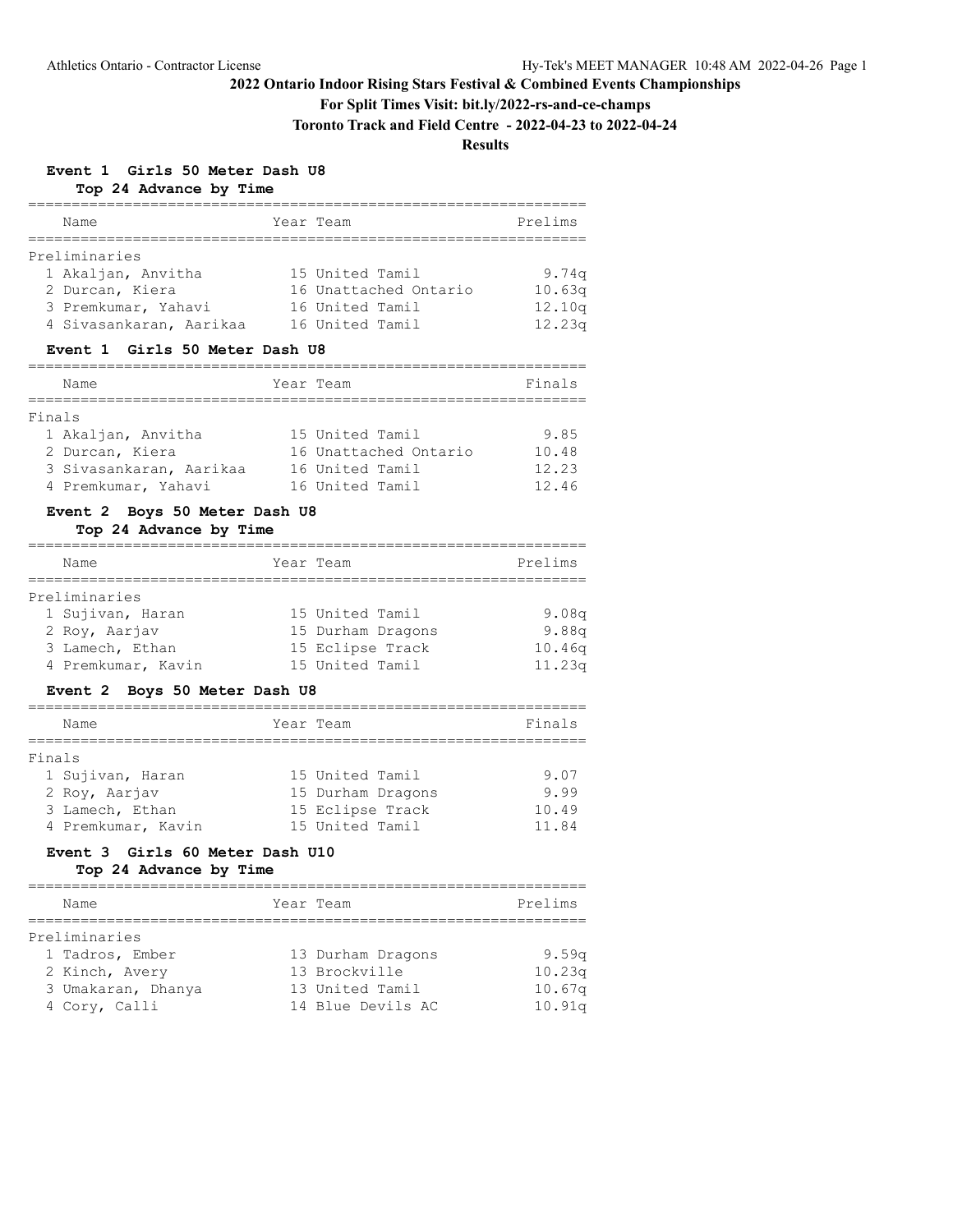**For Split Times Visit: bit.ly/2022-rs-and-ce-champs**

**Toronto Track and Field Centre - 2022-04-23 to 2022-04-24**

**Results**

#### **Event 3 Girls 60 Meter Dash U10**

|        | Name               | Year Team         | Finals |
|--------|--------------------|-------------------|--------|
|        |                    |                   |        |
| Finals |                    |                   |        |
|        | 1 Tadros, Ember    | 13 Durham Dragons | 9.69   |
|        | 2 Umakaran, Dhanya | 13 United Tamil   | 10.72  |
|        | 3 Cory, Calli      | 14 Blue Devils AC | 11.04  |

#### **Event 4 Boys 60 Meter Dash U10**

**Top 24 Advance by Time**

| Name                       |  | Year Team          | Prelims    | H# |  |  |  |
|----------------------------|--|--------------------|------------|----|--|--|--|
| Preliminaries              |  |                    |            |    |  |  |  |
| 1 Peazer, Tre              |  | 13 Durham Dragons  | $9.40q$ 2  |    |  |  |  |
| 2 Jeyanathan, Nathan       |  | 13 United Tamil    | $10.03q$ 1 |    |  |  |  |
| 3 Daramie, Abubakr         |  | 14 Eclipse Track   | $10.38q$ 1 |    |  |  |  |
| 4 Cuffy, Ouintyn           |  | 14 Boost Athletics | $10.47q$ 2 |    |  |  |  |
| 5 Abbasi, Aden             |  | 14 Eclipse Track   | $10.54q$ 2 |    |  |  |  |
| 6 Thiruloganathan, Shrihar |  | 13 United Tamil    | $10.77q$ 1 |    |  |  |  |
| 7 Abrahams, Zion           |  | 14 Eclipse Track   | $11.16q$ 2 |    |  |  |  |
| 8 Osborne, Gavin           |  | 13 Durham Dragons  | $11.29q$ 1 |    |  |  |  |
| 9 Ratheesan, Raniish       |  | 12 United Tamil    | $11.33q$ 1 |    |  |  |  |
| 10 Lamech, Nathan          |  | 13 Eclipse Track   | 12.22q     |    |  |  |  |

#### **Event 4 Boys 60 Meter Dash U10**

|        | Name                       | Year Team          | Finals | H#           |
|--------|----------------------------|--------------------|--------|--------------|
| Finals |                            |                    |        |              |
|        | 1 Peazer, Tre              | 13 Durham Dragons  | 9.35   | 2            |
|        | 2 Jeyanathan, Nathan       | 13 United Tamil    | 9.81   | 2            |
|        | 3 Daramie, Abubakr         | 14 Eclipse Track   | 10.33  | 2            |
|        | 4 Abbasi, Aden             | 14 Eclipse Track   | 10.35  | 2            |
|        | 5 Thiruloganathan, Shrihar | 13 United Tamil    | 10.52  | 2            |
|        | 6 Cuffy, Ouintyn           | 14 Boost Athletics | 10.54  | 2            |
|        | 7 Abrahams, Zion           | 14 Eclipse Track   | 11.07  | 2            |
|        | 8 Ratheesan, Raniish       | 12 United Tamil    | 11.35  | $\mathbf{1}$ |
|        | 9 Lamech, Nathan           | 13 Eclipse Track   | 11.74  | $\mathbf{1}$ |
|        | 10 Osborne, Gavin          | 13 Durham Dragons  | 13.21  |              |

## **Event 5 Girls 60 Meter Dash U12**

| Name                   | Year Team           | Prelims    | H # |
|------------------------|---------------------|------------|-----|
| Preliminaries          |                     |            |     |
| 1 Powell, Ella         | 11 Flying Angels    | 9.20q $1$  |     |
| 2 Bebawy, Ava          | 12 Airblastoff Lion | $9.47q$ 2  |     |
| 3 Kinch, Lilah         | 11 Brockville       | $9.71q$ 1  |     |
| 4 Patrick, Carina      | 12 Royal City AC    | $9.80q$ 2  |     |
| 5 Pakeetharan, Nitisha | 11 United Tamil     | $9.85q$ 1  |     |
| 6 Osborne, Gwen        | 11 Durham Dragons   | $9.91q$ 1  |     |
| 7 Bishop, Avni         | 11 Kawartha Lakes   | $10.09q$ 2 |     |
| 8 Satheeskumar, Ashna  | 12 United Tamil     | $10.31q$ 2 |     |
|                        |                     |            |     |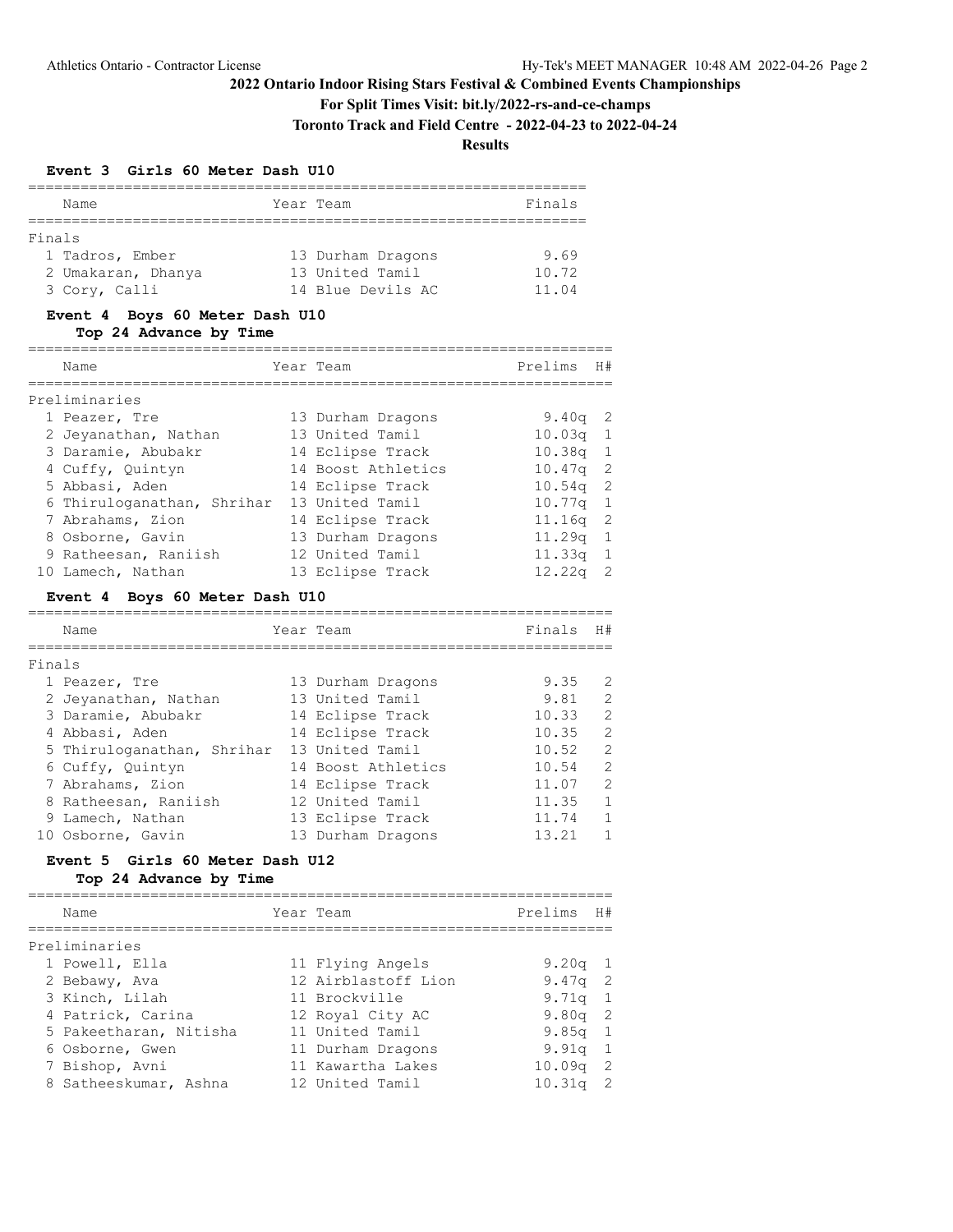## **For Split Times Visit: bit.ly/2022-rs-and-ce-champs**

**Toronto Track and Field Centre - 2022-04-23 to 2022-04-24**

## **Results**

#### **....Event 5 Girls 60 Meter Dash U12**

| 9 Durant, Aubrey        | 12 Brockville         | $10.51q$ 1 |  |
|-------------------------|-----------------------|------------|--|
| 10 Ratheesan, Rakshinee | 11 United Tamil       | $10.58q$ 2 |  |
| 11 Walters, Chloe       | 11 Unattached Ontario | $12.32q$ 1 |  |

#### **Event 5 Girls 60 Meter Dash U12**

## =================================================================== Name  $Year$  Team  $7$  Finals H# =================================================================== Finals

| 1 Powell, Ella         | 11 Flying Angels    | 9.31  | - 2            |
|------------------------|---------------------|-------|----------------|
| 2 Bebawy, Ava          | 12 Airblastoff Lion | 9.43  | - 2            |
| 3 Patrick, Carina      | 12 Royal City AC    | 9.88  | - 2            |
| 4 Osborne, Gwen        | 11 Durham Dragons   | 9.91  | - 2            |
| 5 Pakeetharan, Nitisha | 11 United Tamil     | 9.94  | - 2            |
| 6 Ratheesan, Rakshinee | 11 United Tamil     | 10.47 | - 1            |
| 7 Durant, Aubrey       | 12 Brockville       | 10.62 | $\overline{1}$ |

# **Event 6 Boys 60 Meter Dash U12**

#### **Top 24 Advance by Time**

| Name                     |  | Year Team           | Prelims            | H#             |  |  |  |
|--------------------------|--|---------------------|--------------------|----------------|--|--|--|
| Preliminaries            |  |                     |                    |                |  |  |  |
| 1 Baranetharan, Shanujan |  | 11 United Tamil     | $8.91q$ 1          |                |  |  |  |
| 2 Peazer, Jr             |  | 11 Durham Dragons   | $9.01q$ 1          |                |  |  |  |
| 3 Miller, Koji           |  | 11 Eclipse Track    | 9.36 <sub>q</sub>  | -2             |  |  |  |
| 4 Alleyne-Adams, Zhyon   |  | 11 Flying Angels    | 9.55 <sub>q</sub>  | -2             |  |  |  |
| 5 Williams, Miles        |  | 12 Brockville       | $9.84q$ 1          |                |  |  |  |
| 6 Costain, Ethan         |  | 12 Project Athletic | $9.97q$ 2          |                |  |  |  |
| 7 Rajkumar, Prakashan    |  | 12 United Tamil     | $10.53q$ 2         |                |  |  |  |
| 8 Rathwell, Andrew       |  | 11 Eclipse Track    | $10.55q$ 1         |                |  |  |  |
| 9 Noll Beleza, Eduardo   |  | 11 Eclipse Track    | 11.25 <sub>q</sub> | $\overline{2}$ |  |  |  |

#### **Event 6 Boys 60 Meter Dash U12**

|        | Name                     | Year Team           | Finals  | H#            |
|--------|--------------------------|---------------------|---------|---------------|
| Finals |                          |                     |         |               |
|        | 1 Baranetharan, Shanujan | 11 United Tamil     | 8.73    | 2             |
|        | 2 Peazer, Jr             | 11 Durham Dragons   | 9.08    | $\mathcal{L}$ |
|        | 3 Miller, Koji           | 11 Eclipse Track    | 9.41    | $\mathcal{L}$ |
|        | 4 Alleyne-Adams, Zhyon   | 11 Flying Angels    | 9.73    | $\mathcal{L}$ |
|        | 5 Costain, Ethan         | 12 Project Athletic | 10.08   | 2             |
|        | 6 Rathwell, Andrew       | 11 Eclipse Track    | 2:56.08 | $\mathbf{1}$  |
|        | 7 Noll Beleza, Eduardo   | 11 Eclipse Track    | 2:56.90 | $\mathbf{1}$  |

# **Event 7 Girls 60 Meter Dash U14**

|               |      | TT13            |  |                   |  | 7.85 2007-12-08 Nichelle PRINCE (95), Phoenix At |  |
|---------------|------|-----------------|--|-------------------|--|--------------------------------------------------|--|
|               | Name |                 |  | Year Team         |  | Prelims H#                                       |  |
|               |      |                 |  |                   |  |                                                  |  |
| Preliminaries |      |                 |  |                   |  |                                                  |  |
|               |      | 1 Jones, Alexia |  | 09 Durham Dragons |  | $8.64q$ 2                                        |  |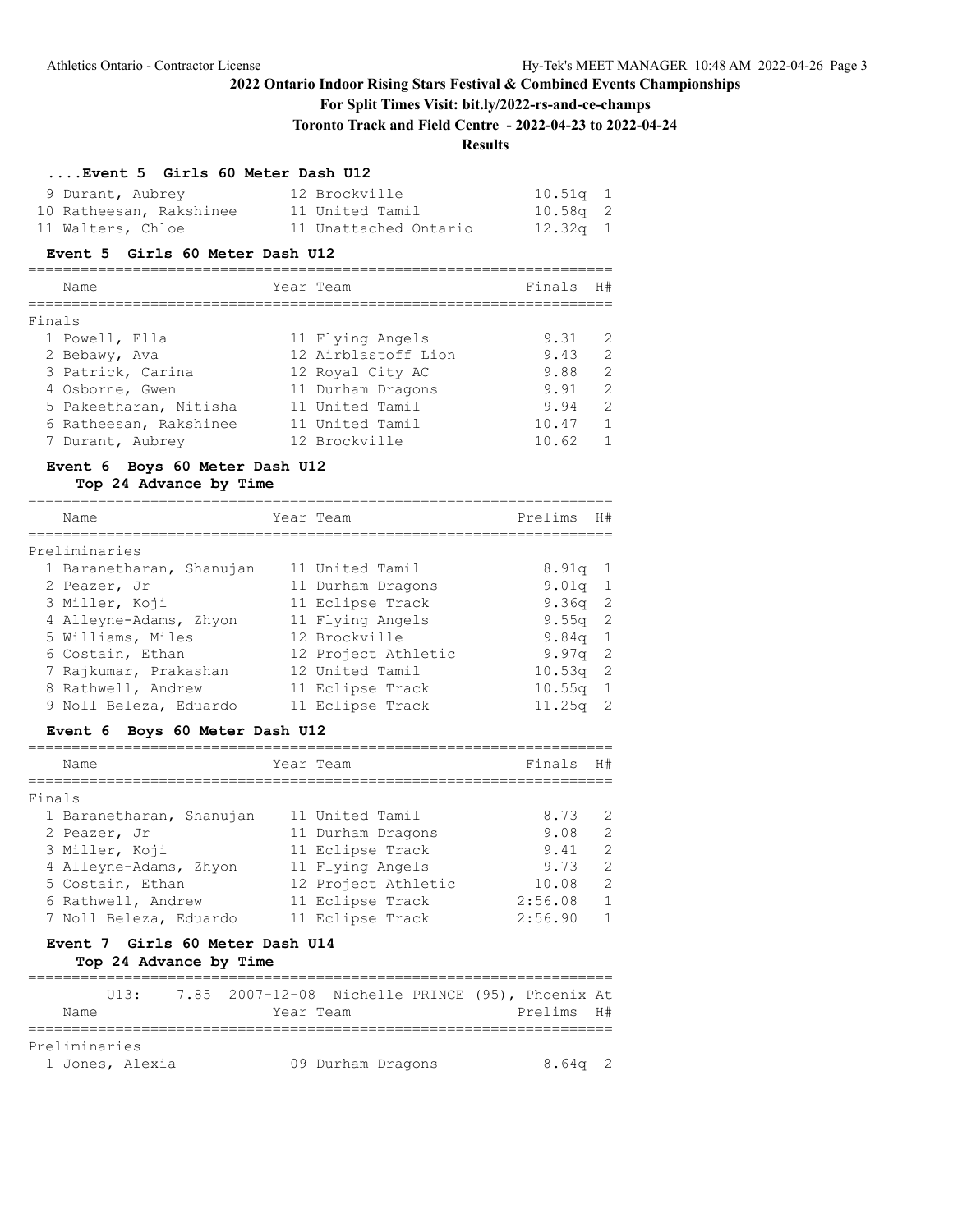## **For Split Times Visit: bit.ly/2022-rs-and-ce-champs**

**Toronto Track and Field Centre - 2022-04-23 to 2022-04-24**

# **Results**

#### **....Event 7 Girls 60 Meter Dash U14**

| 2 Holder, Aneta        | 09 Variety Village     | $8.70q$ 1  |  |
|------------------------|------------------------|------------|--|
| 3 Serre, Leah          | 09 Airblastoff Lion    | $8.94q$ 1  |  |
| 4 Gumarathas, Kirthiga | 09 Brampton Track      | $8.97q$ 2  |  |
| 5 Aiyathdurai, Daniyah | 10 United Tamil        | $9.03q$ 1  |  |
| 6 Vince, Kaede         | 09 Unattached Ontario  | $9.13q$ 2  |  |
| 7 Lee, Kate            | 10 Eclipse Track       | $9.41q$ 1  |  |
| 8 Eddy, Amiah          | 09 Eclipse Track       | 9.77q 1    |  |
| 9 Jeyaparan, Akshara   | 10 United Tamil        | $10.00q$ 2 |  |
| 10 McLean, Charlotte   | 10 Laurel Creek T.F.C. | $10.04q$ 1 |  |
| 11 Fraser, Madelyne    | 09 Eclipse Track       | $10.40q$ 2 |  |

#### **Event 7 Girls 60 Meter Dash U14**

|        | Name                   | Year Team | U13: 7.85 2007-12-08 Nichelle PRINCE (95), Phoenix At |  | Finals | H#            |
|--------|------------------------|-----------|-------------------------------------------------------|--|--------|---------------|
|        |                        |           |                                                       |  |        |               |
| Finals |                        |           |                                                       |  |        |               |
|        | 1 Jones, Alexia        |           | 09 Durham Dragons                                     |  | 8.15   | 2             |
|        | 2 Holder, Aneta        |           | 09 Variety Village                                    |  | 8.76   | 2             |
|        | 3 Gumarathas, Kirthiga |           | 09 Brampton Track                                     |  | 9.02   | $\mathcal{L}$ |
|        | 4 Aiyathdurai, Daniyah |           | 10 United Tamil                                       |  | 9.03   | $\mathcal{L}$ |
|        | 5 Serre, Leah          |           | 09 Airblastoff Lion                                   |  | 9.13   | $\mathcal{L}$ |
|        | 6 Vince, Kaede         |           | 09 Unattached Ontario                                 |  | 9.14   | $\mathcal{L}$ |
|        | 7 Lee, Kate            |           | 10 Eclipse Track                                      |  | 9.32   | $\mathcal{L}$ |
|        | 8 Eddy, Amiah          |           | 09 Eclipse Track                                      |  | 9.79   | $\mathbf{1}$  |
|        | 9 McLean, Charlotte    |           | 10 Laurel Creek T.F.C.                                |  | 9.90   | $\mathbf{1}$  |
|        | 10 Jeyaparan, Akshara  |           | 10 United Tamil                                       |  | 10.05  | $\mathcal{L}$ |

## **Event 8 Boys 60 Meter Dash U14**

|               | U13:                | 7.61 1989-02-12 Randy BROOKES (77), Unattache |                   |  |         |
|---------------|---------------------|-----------------------------------------------|-------------------|--|---------|
| Name          |                     | Year Team                                     |                   |  | Prelims |
| Preliminaries |                     |                                               |                   |  |         |
|               | 1 Tran, Jacob       |                                               | 09 Windsor Legion |  | 8.28q   |
|               | 2 Mendoza, Darius   |                                               | 09 Eclipse Track  |  | 8.87q   |
|               | 3 Sutton, Zacharie  |                                               | 10 Durham Dragons |  | 9.61q   |
|               | 4 Aravinthan, Maran |                                               | 10 United Tamil   |  | 9.94q   |
|               | 5 Rose, Hugo        |                                               | 10 Durham Dragons |  | 10.24q  |
|               |                     | Event 8 Boys 60 Meter Dash U14                |                   |  |         |
|               | UI3:                | 7.61 1989-02-12 Randy BROOKES (77), Unattache |                   |  |         |
| Name          |                     | Year Team                                     |                   |  | Finals  |

| 09 Windsor Legion | 8.36 |
|-------------------|------|
| 09 Eclipse Track  | 8.99 |
| 10 Durham Dragons | 9.44 |
|                   |      |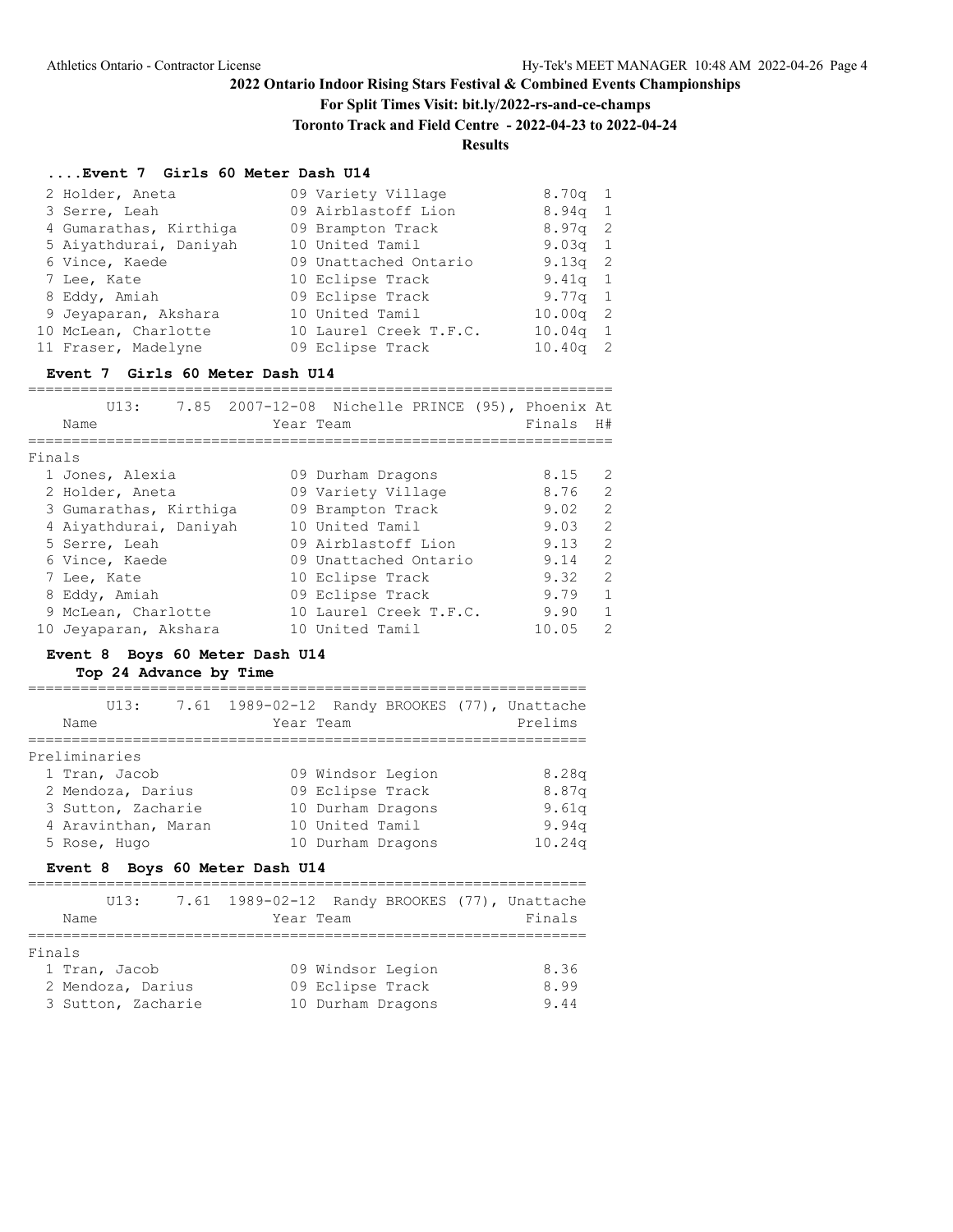#### **For Split Times Visit: bit.ly/2022-rs-and-ce-champs**

**Toronto Track and Field Centre - 2022-04-23 to 2022-04-24**

**Results**

#### **Event 19 Girls 150 Meter Dash U8**

| Name                    | Year Team       | Finals |
|-------------------------|-----------------|--------|
|                         |                 |        |
| 1 Akaljan, Anvitha      | 15 United Tamil | 29.75  |
| 2 Sivasankaran, Aarikaa | 16 United Tamil | 38.46  |
| 3 Premkumar, Yahavi     | 16 United Tamil | 38.90  |

#### **Event 20 Boys 150 Meter Dash U8**

| Name                       | Year Team         | Finals |
|----------------------------|-------------------|--------|
| 1 Sujivan, Haran           | 15 United Tamil   | 26.75  |
| 2 Roy, Aarjav              | 15 Durham Dragons | 30.22  |
| 3 Lamech, Ethan            | 15 Eclipse Track  | 32.60  |
| 4 Thiruloganathan, Dhanesh | 16 United Tamil   | 34.28  |
| 5 Premkumar, Kavin         | 15 United Tamil   | 37.17  |

#### **Event 21 Girls 150 Meter Dash U10**

| Name               | Year Team         | Finals |
|--------------------|-------------------|--------|
| 1 Tadros, Ember    | 13 Durham Dragons | 24.32  |
| 2 Kinch, Avery     | 13 Brockville     | 25.57  |
| 3 Adhihetty, Ava   | 13 United Tamil   | 26.29  |
| 4 Umakaran, Dhanya | 13 United Tamil   | 26.43  |
| 5 Cory, Calli      | 14 Blue Devils AC | 27.30  |

#### **Event 22 Boys 150 Meter Dash U10**

| Name                                       | Year Team           | Finals | H#            |
|--------------------------------------------|---------------------|--------|---------------|
| 1 Peazer, Tre                              | 13 Durham Dragons   | 22.68  | 2             |
| 2 Thiruloganathan, Shrihar 13 United Tamil |                     | 24.96  | $\mathbf{1}$  |
| 3 Sujivan, Harry                           | 13 United Tamil     | 25.14  | $\mathcal{L}$ |
| 4 Phillips-Anderson, Josep                 | 13 Eclipse Track    | 25.63  | $\mathbf{1}$  |
| 5 Esmie, Nehemiah                          | 13 Airblastoff Lion | 25.95  | $\mathcal{L}$ |
| 6 Abbasi, Aden                             | 14 Eclipse Track    | 26.26  | $\mathcal{L}$ |
| 7 Daramie, Abubakr                         | 14 Eclipse Track    | 26.28  | $\mathcal{L}$ |
| 8 Sathisan, Andrew Saarush                 | 14 United Tamil     | 27.65  | 1             |
| 9 Abrahams, Zion                           | 14 Eclipse Track    | 28.74  | 1             |
| 10 Lamech, Nathan                          | 13 Eclipse Track    | 32.41  |               |

#### **Event 23 Girls 150 Meter Dash U12**

=================================================================== Name Year Team Finals H# =================================================================== 1 Macmillan, Bianka 11 United Tamil 21.41 1 2 Milne, Eden 12 Glen Manor Track 22.12 3 3 Powell, Ella 11 Flying Angels 22.76 2 4 Kinch, Lilah 11 Brockville 23.57 2 5 Bebawy, Ava 12 Airblastoff Lion 23.79 3 6 Patrick, Carina 12 Royal City AC 24.42 3 7 Bishop, Avni 11 Kawartha Lakes 24.71 3 8 Walters, Chloe 11 Unattached Ontario 24.90 2 9 Satheeskumar, Ashna 12 United Tamil 25.10 1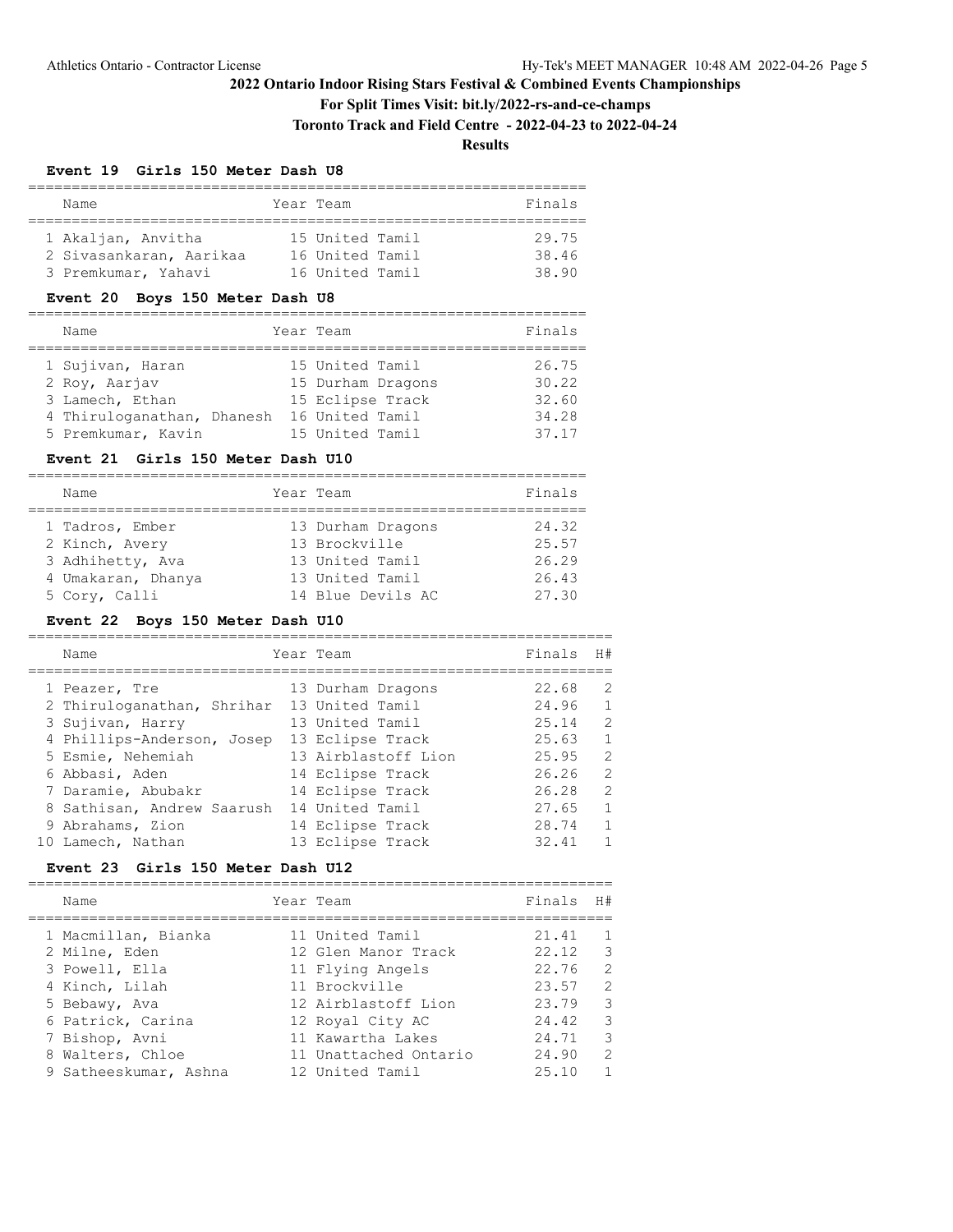## **For Split Times Visit: bit.ly/2022-rs-and-ce-champs**

**Toronto Track and Field Centre - 2022-04-23 to 2022-04-24**

# **Results**

#### **....Event 23 Girls 150 Meter Dash U12**

| 10 Duketow, Monica      | 11 Kawartha Lakes | $26.02 \qquad 3$ |
|-------------------------|-------------------|------------------|
| 11 Durant, Aubrey       | 12 Brockville     | 26.17 1          |
| 12 Ratheesan, Rakshinee | 11 United Tamil   | 27.40 1          |

## **Event 24 Boys 150 Meter Dash U12**

| Name                     | Year Team           | Finals | H#             |
|--------------------------|---------------------|--------|----------------|
| 1 Baranetharan, Shanujan | 11 United Tamil     | 20.98  | -2             |
| 2 Peazer, Jr             | 11 Durham Dragons   | 21.94  | $\overline{2}$ |
| 3 Alleyne-Adams, Zhyon   | 11 Flying Angels    | 22.82  | $\mathcal{L}$  |
| 4 Miller, Koji           | 11 Eclipse Track    | 22.87  | 2              |
| 5 Costain, Ethan         | 12 Project Athletic | 25.01  | $\mathbf{1}$   |
| 6 Rathwell, Andrew       | 11 Eclipse Track    | 25.89  | $\mathbf{1}$   |
| 7 Noll Beleza, Eduardo   | 11 Eclipse Track    | 27.60  | $\mathcal{L}$  |

#### **Event 25 Girls 150 Meter Dash U14**

| Name                   | Year Team              | Finals | H#             |
|------------------------|------------------------|--------|----------------|
| 1 Jones, Alexia        | 09 Durham Dragons      | 19.85  | 3              |
| 2 Gervais, Emilie      | 09 Laurel Creek T.F.C. | 20.12  | 3              |
| 3 Armes, Callie        | 09 Hamilton Olympic    | 20.55  | 3              |
| 4 Jeyanathan, Keziah   | 09 United Tamil        | 21.16  | 2              |
| 5 Patenaude, Tessa     | 09 Eclipse Track       | 21.42  | 3              |
| 6 Aiyathdurai, Daniyah | 10 United Tamil        | 21.57  | $\overline{2}$ |
| 7 Serre, Leah          | 09 Airblastoff Lion    | 21.99  | 2              |
| 8 Hatton, Layla        | 09 Eclipse Track       | 22.69  | 3              |
| 9 Gumarathas, Kirthiga | 09 Brampton Track      | 23.01  | $\mathbf{1}$   |
| 10 Eddy, Amiah         | 09 Eclipse Track       | 23.60  | 2              |
| 11 Lee, Kate           | 10 Eclipse Track       | 24.03  | $\mathbf{1}$   |
| 12 McLean, Charlotte   | 10 Laurel Creek T.F.C. | 24.54  | 2              |
| 13 Sodi, Bavleen Kaur  | 10 Boost Athletics     | 24.56  | $\mathbf{1}$   |
| 14 Fraser, Madelyne    | 09 Eclipse Track       | 25.43  | $\mathbf{1}$   |

## **Event 26 Boys 150 Meter Dash U14**

| Name                  | Year Team           | Finals | H#             |
|-----------------------|---------------------|--------|----------------|
| 1 Tran, Jacob         | 09 Windsor Legion   | 20.27  | $\mathcal{L}$  |
| 2 Houck, Justin       | 09 Glen Manor Track | 20.81  | 2              |
| 3 Joshi, Aarrush      | 09 Durham Dragons   | 21.35  | $\mathbf{1}$   |
| 4 Mendoza, Darius     | 09 Eclipse Track    | 21.66  | $\overline{2}$ |
| 5 Crawford, Mason     | 10 Eclipse Track    | 22.41  | 1              |
| 6 Sutton, Zacharie    | 10 Durham Dragons   | 22.51  | $\mathbf{1}$   |
| 7 Bajor, Atticus      | 10 Glen Manor Track | 22.72  | 2              |
| 8 Satheeskumar, Anees | 09 United Tamil     | 22.93  | 1              |
| 9 Aravinthan, Maran   | 10 United Tamil     | 23.73  | $\mathbf{1}$   |
| 10 Rose, Hugo         | 10 Durham Dragons   | 25.85  | $\mathcal{L}$  |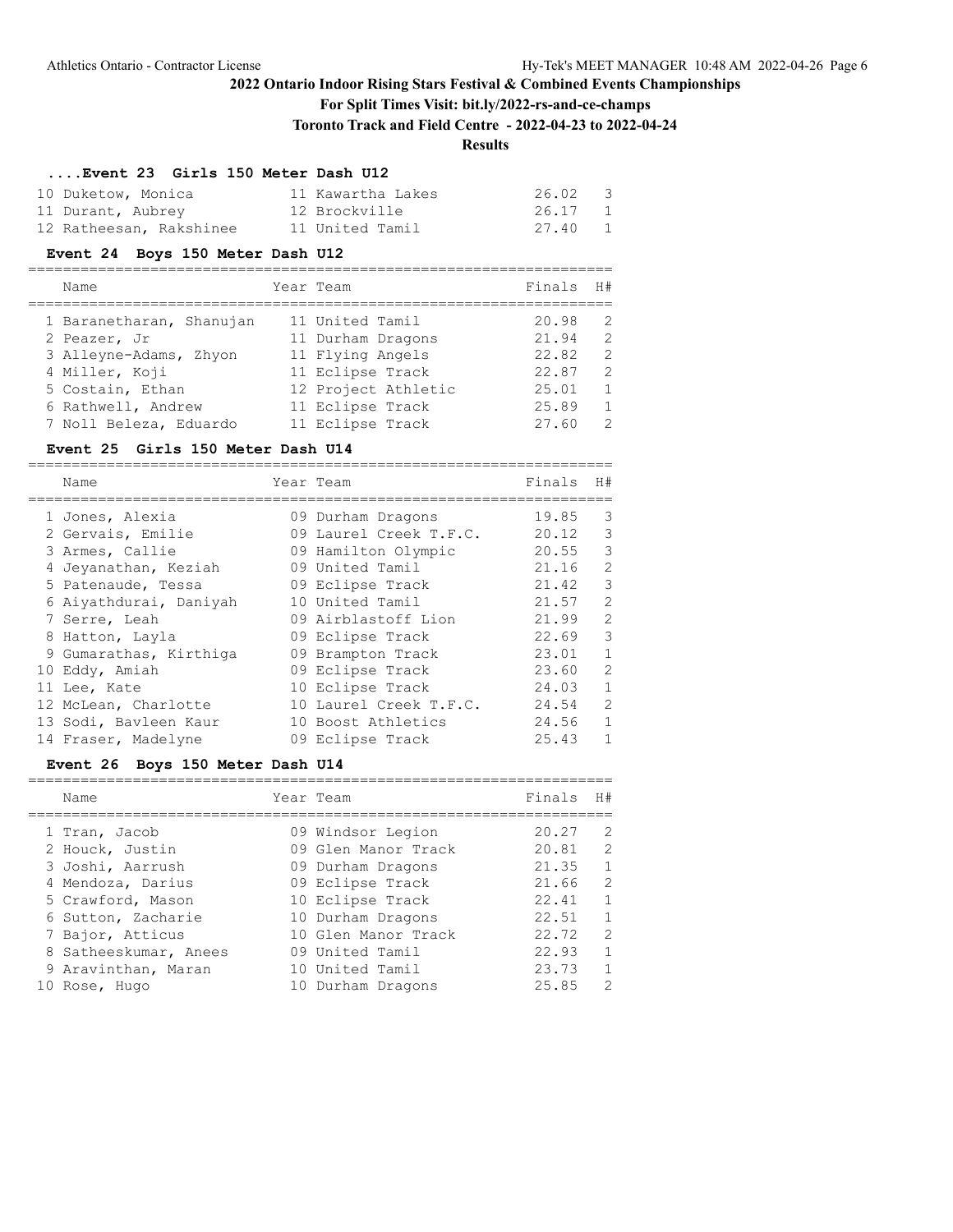## **For Split Times Visit: bit.ly/2022-rs-and-ce-champs**

**Toronto Track and Field Centre - 2022-04-23 to 2022-04-24**

## **Results**

#### **Event 37 Girls 300 Meter Dash U10**

| Name                  | Year Team |                     | Finals  |
|-----------------------|-----------|---------------------|---------|
|                       |           |                     |         |
| 1 Tadros, Ember       |           | 13 Durham Dragons   | 56.19   |
| 2 Adhihetty, Ava      |           | 13 United Tamil     | 1:02.46 |
| 3 Batchelor, Logan    |           | 14 Glen Manor Track | 1:02.97 |
| 4 Thevaseelan, Kaviya |           | 14 United Tamil     | 1:11.23 |

#### **Event 38 Boys 300 Meter Dash U10**

| Name                                       | Year Team       |                   | Finals  | H#             |
|--------------------------------------------|-----------------|-------------------|---------|----------------|
| 1 Hollins, Finley                          |                 | 13 Durham Dragons | 54.43   | - 2            |
| 2 Bruno, Luca                              |                 | 13 Durham Dragons | 54.97   | $\mathcal{L}$  |
| 3 Jeyanathan, Nathan                       | 13 United Tamil |                   | 57.56   | $\mathcal{L}$  |
| 4 Thiruloganathan, Shrihar                 | 13 United Tamil |                   | 57.66   | 2              |
| 5 Ratheesan, Raniish                       | 12 United Tamil |                   | 1:00.95 | $\mathbf{1}$   |
| 6 Osborne, Gavin                           |                 | 13 Durham Dragons | 1:04.35 | $\overline{1}$ |
| 7 Sathisan, Andrew Saarush 14 United Tamil |                 |                   | 1:04.70 | $\mathbf{1}$   |

#### **Event 39 Girls 300 Meter Dash U12**

| Name                    | Year Team           | Finals     | H#             |
|-------------------------|---------------------|------------|----------------|
| 1 Powell, Ella          | 11 Flying Angels    | 48.86      | $\overline{1}$ |
| 2 Milne, Eden           | 12 Glen Manor Track | 50.62      | 2              |
| 3 Kinch, Lilah          | 11 Brockville       | 54.96      | $\overline{1}$ |
| 4 Osborne, Gwen         | 11 Durham Dragons   | 55.23      | $\overline{1}$ |
| 5 Umasangaran, Dushikaa | 12 United Tamil     | 57.62      | 2              |
| 6 French, Aurelia       | 11 Eclipse Track    | 58.18      | $\mathbf{1}$   |
| 7 Brown, Eva            | 11 Durham Dragons   | 58.55      | 2              |
| 8 Pakeetharan, Nitisha  | 11 United Tamil     | 1:00.60    | 2              |
| 9 Ratheesan, Rakshinee  | 11 United Tamil     | 1:05.36    | $\mathbf{1}$   |
| -- Durant, Aubrey       | 12 Brockville       | <b>DNF</b> | $\mathcal{P}$  |

## **Event 40 Boys 300 Meter Dash U12**

| Name                     | Year Team         | Finals  |
|--------------------------|-------------------|---------|
|                          |                   |         |
| 1 Baranetharan, Shanujan | 11 United Tamil   | 48.04   |
| 2 Akaljan, Anujan        | 11 United Tamil   | 54.08   |
| 3 Kennedy, Owen          | 12 Durham Dragons | 1:10.90 |

#### **Event 41 Girls 300 Meter Dash U14**

|  | Name                                   | Year Team                                       | Finals         | H#            |
|--|----------------------------------------|-------------------------------------------------|----------------|---------------|
|  | 1 Gervais, Emilie<br>2 McGregor, Ellie | 09 Laurel Creek T.F.C.<br>09 Unattached Ontario | 43.96<br>45.34 | - 3<br>-3     |
|  | 3 Pitts, Payton                        | 09 Durham Dragons                               | 45.39          | 3             |
|  | 4 Baier, Veronica<br>5 Demaray, Claire | 10 Hamilton Olympic<br>09 Durham Dragons        | 47.58<br>47.88 | 2<br>-3       |
|  | 6 Patenaude, Tessa                     | 09 Eclipse Track                                | 48.11          | $\mathcal{L}$ |
|  | 7 Vince, Kaede                         | 09 Unattached Ontario                           | 48.55          | $\mathcal{L}$ |
|  | 8 Serre, Leah                          | 09 Airblastoff Lion                             | 48.86          | 3             |
|  |                                        |                                                 |                |               |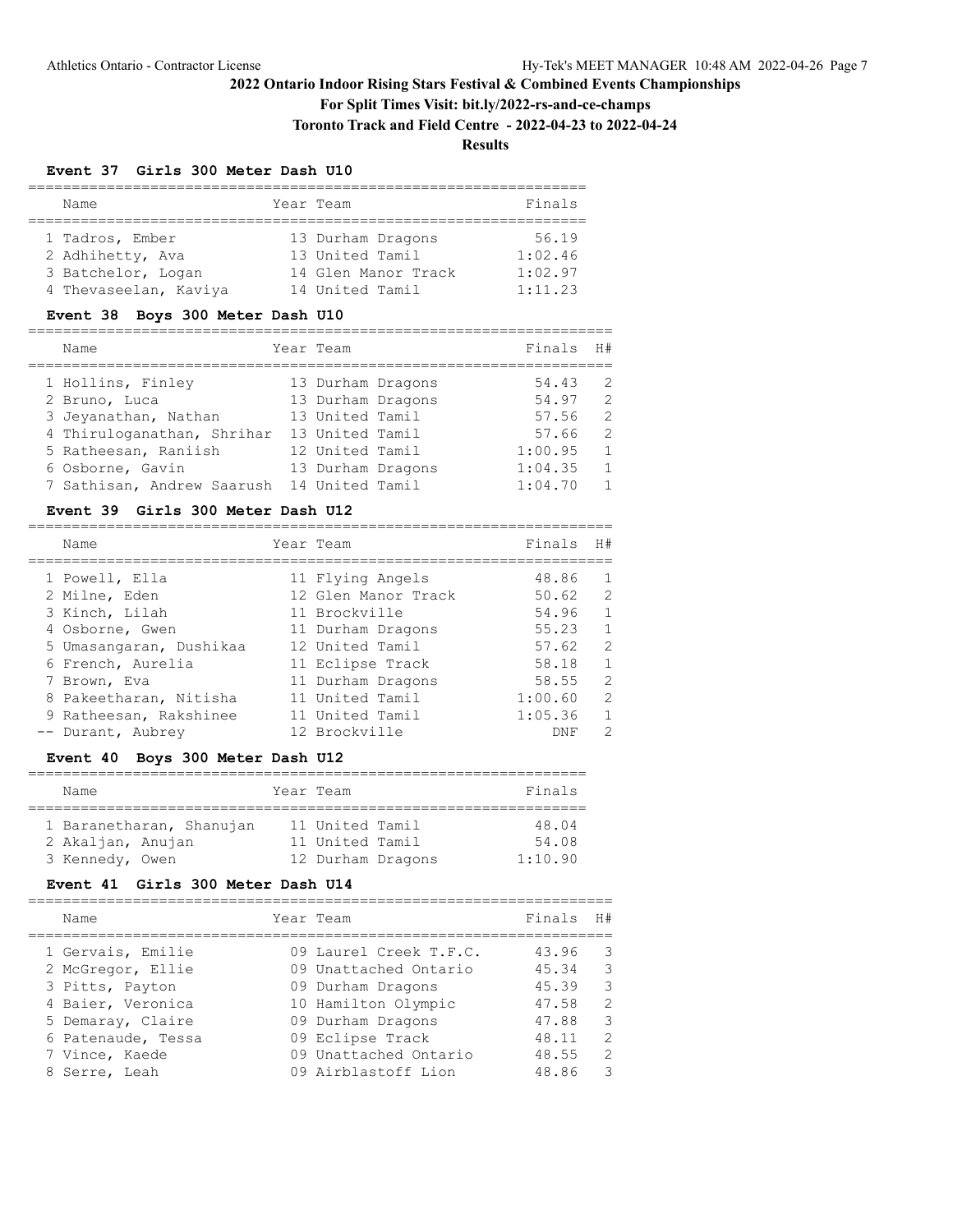## **For Split Times Visit: bit.ly/2022-rs-and-ce-champs**

**Toronto Track and Field Centre - 2022-04-23 to 2022-04-24**

# **Results**

## **....Event 41 Girls 300 Meter Dash U14**

| 9 Hatton, Layla         | 09 Eclipse Track    | 50.41 | 2            |
|-------------------------|---------------------|-------|--------------|
| 10 Voss, Anne           | 09 Hamilton Olympic | 51.67 | 2            |
| 11 Perry-Moffit, Ally   | 10 Boardwalk RC     | 54.18 | 1            |
| 12 McChesney, Joelle    | 10 Hamilton Olympic | 54.42 | 1            |
| 13 Castelli, Clare      | 10 Hamilton Olympic | 54.62 | <sup>1</sup> |
| 14 Umasangaran, Keshika | 09 United Tamil     | 56.15 | 1            |

#### **Event 42 Boys 300 Meter Dash U14**

| Name                      | Year Team           | Finals | H#            |
|---------------------------|---------------------|--------|---------------|
| 1 Batchelor, Liam         | 10 Glen Manor Track | 45.30  | 3             |
| 2 Houck, Justin           | 09 Glen Manor Track | 45.58  | 3             |
| 3 Arulananthan, Arisuthan | 09 United Tamil     | 45.83  | $\mathcal{E}$ |
| 4 Blake, Evan             | 09 Thorold Elite    | 47.83  | $\mathcal{E}$ |
| 5 Crawford, Mason         | 10 Eclipse Track    | 49.18  | $\mathbf{1}$  |
| 6 Castelli, Simon         | 10 Hamilton Olympic | 49.34  | 2             |
| 7 Satheeskumar, Anees     | 09 United Tamil     | 50.12  | $\mathbf{1}$  |
| 8 Bajor, Atticus          | 10 Glen Manor Track | 50.68  | 2             |
| 9 Aravinthan, Maran       | 10 United Tamil     | 52.63  | 2             |
| 10 Rose, Hugo             | 10 Durham Dragons   | 56.53  | 2             |
| 11 Thevaseelan, Kavin     | 09 United Tamil     | 56.65  | $\mathcal{E}$ |
| 12 Kumaran, Madhuran      | 10 United Tamil     | 56.73  | $\mathbf{1}$  |

#### **Event 55 Girls 600 Meter Run U10**

| Name               | Year Team           | Finals  |
|--------------------|---------------------|---------|
|                    |                     |         |
| 1 Johnston, Payton | 13 Durham Dragons   | 2:18.06 |
| 2 Batchelor, Logan | 14 Glen Manor Track | 2:21.75 |
| 3 Adhihetty, Ava   | 13 United Tamil     | 2:48.72 |

#### **Event 56 Boys 600 Meter Run U10**

| Name          |                                        |  | Year Team                                                     | Finals                        |  |  |  |
|---------------|----------------------------------------|--|---------------------------------------------------------------|-------------------------------|--|--|--|
| 2 Bruno, Luca | 1 Hollins, Finley<br>3 Esmie, Nehemiah |  | 13 Durham Dragons<br>13 Durham Dragons<br>13 Airblastoff Lion | 1:59.02<br>2:06.57<br>2:27.85 |  |  |  |

## **Event 57 Girls 600 Meter Run U12**

| Name              | Year Team |                     | Finals  |
|-------------------|-----------|---------------------|---------|
|                   |           |                     |         |
| 1 Krmpotic, Grace |           | 11 Glen Manor Track | 2:05.86 |

## **Event 58 Boys 600 Meter Run U12**

| Name                     | Year Team |                 | Finals  |
|--------------------------|-----------|-----------------|---------|
| 1 Baranetharan, Shanujan |           | 11 United Tamil | 1:49.96 |
| 2 Sivers, John           |           | 12 Brockville   | 3:05.82 |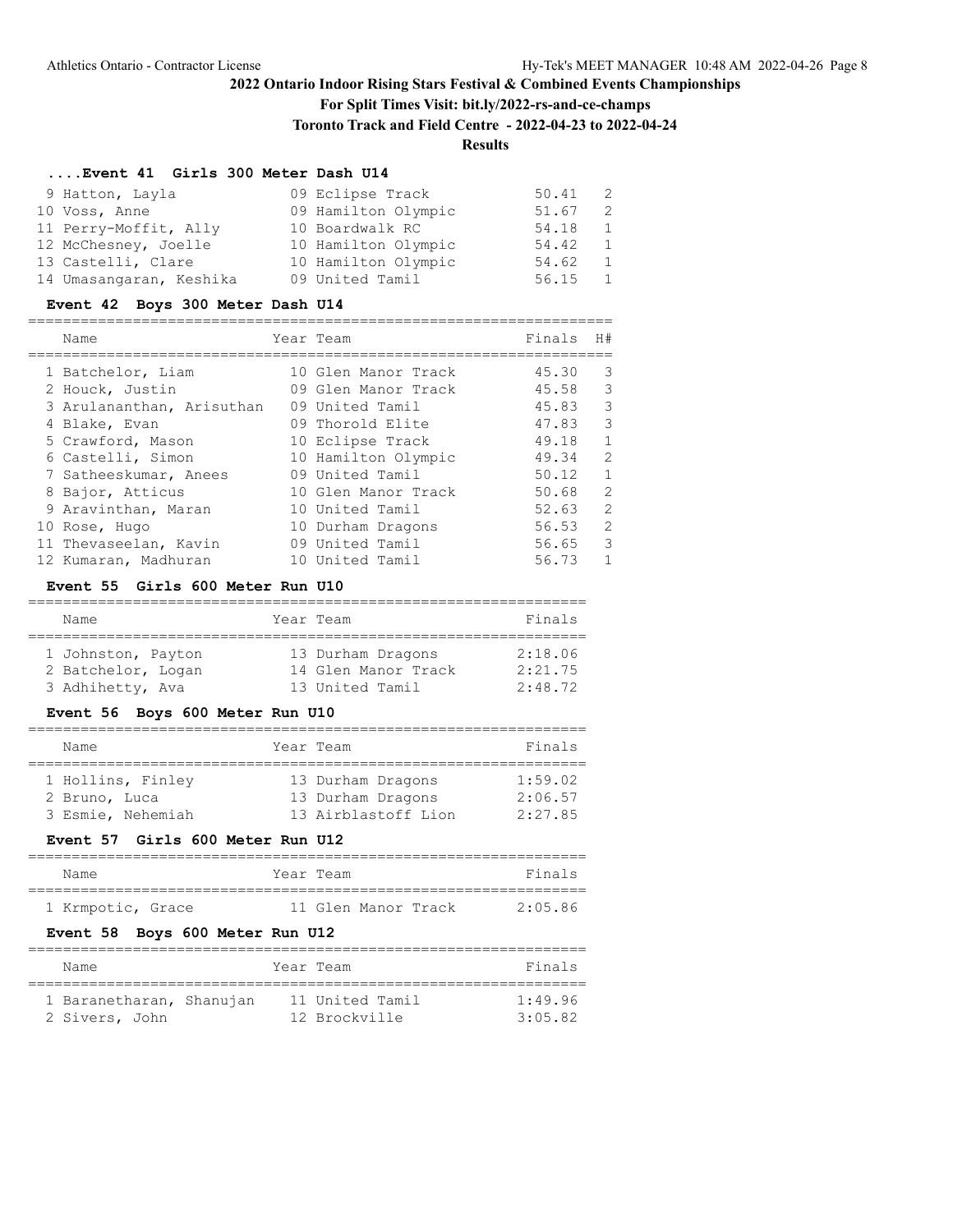## **For Split Times Visit: bit.ly/2022-rs-and-ce-champs**

**Toronto Track and Field Centre - 2022-04-23 to 2022-04-24**

# **Results**

#### **Event 59 Girls 800 Meter Run U14**

| Name                 | Year Team             | Finals  |
|----------------------|-----------------------|---------|
| 1 Jackson, Alexandra | 09 Durham Dragons     | 2:26.60 |
| 2 Pitts, Payton      | 09 Durham Dragons     | 2:27.06 |
| 3 McGregor, Ellie    | 09 Unattached Ontario | 2:28.86 |
| 4 Brookings, Alivia  | 10 Durham Dragons     | 2:38.12 |
| 5 Baier, Veronica    | 10 Hamilton Olympic   | 2:40.52 |
| 6 Voss, Anne         | 09 Hamilton Olympic   | 2:47.89 |
| 7 Vince, Kaede       | 09 Unattached Ontario | 2:51.40 |
| 8 Warburton, Alice   | 10 Boardwalk RC       | 2:57.91 |
| 9 McChesney, Joelle  | 10 Hamilton Olympic   | 3:00.78 |

#### **Event 60 Boys 800 Meter Run U14**

| Name                      | Year Team           | Finals  |                      |
|---------------------------|---------------------|---------|----------------------|
| 1 Batchelor, Liam         | 10 Glen Manor Track | 2:28.92 |                      |
| 2 Bishop, Kiran           | 09 Kawartha Lakes   | 2:29.32 |                      |
| 3 Ambikaipathan, Pathuman | 09 Durham Dragons   |         | $2:29.65$ $2:29.642$ |
| 4 Karim, Emmett           | 09 Glen Manor Track |         | $2:29.65$ $2:29.646$ |
| 5 Arulananthan, Arisuthan | 09 United Tamil     | 2:30.67 |                      |
| 6 Blake, Evan             | 09 Thorold Elite    | 2:35.21 |                      |
| 7 Castelli, Simon         | 10 Hamilton Olympic | 2:36.21 |                      |
| 8 Aravinthan, Maran       | 10 United Tamil     | 2:49.89 |                      |
| 9 Barker, Jackson         | 09 Durham Dragons   | 3:00.27 |                      |

#### **Event 71 Girls 1000 Meter Run U10**

| Name                                 | Year Team                          | Finals             |
|--------------------------------------|------------------------------------|--------------------|
| 1 Johnston, Payton<br>2 Kinch, Avery | 13 Durham Dragons<br>13 Brockville | 4:05.02<br>4:10.94 |

## **Event 72 Boys 1000 Meter Run U10**

| Name              | Year Team |                   | Finals  |
|-------------------|-----------|-------------------|---------|
|                   |           |                   |         |
| 1 Kehagias, Minos |           | 14 Durham Dragons | 4:13.07 |

#### **Event 73 Girls 1000 Meter Run U12**

| Name                                                                                            | Year Team                                                                                         | Finals                                              |
|-------------------------------------------------------------------------------------------------|---------------------------------------------------------------------------------------------------|-----------------------------------------------------|
| 1 Nicholson, Sawyer<br>2 Kinch, Lilah<br>3 Krmpotic, Grace<br>4 Arnot, Ella<br>5 Durant, Aubrey | 11 Durham Dragons<br>11 Brockville<br>11 Glen Manor Track<br>12 Glen Manor Track<br>12 Brockville | 3:26.16<br>3:43.71<br>3:48.19<br>4:04.61<br>4:28.87 |

## **Event 74 Boys 1000 Meter Run U12**

| Name                     | Year Team |                 |  | Finals  |  |
|--------------------------|-----------|-----------------|--|---------|--|
|                          |           |                 |  |         |  |
| 1 Baranetharan, Shanujan |           | 11 United Tamil |  | 3:17.49 |  |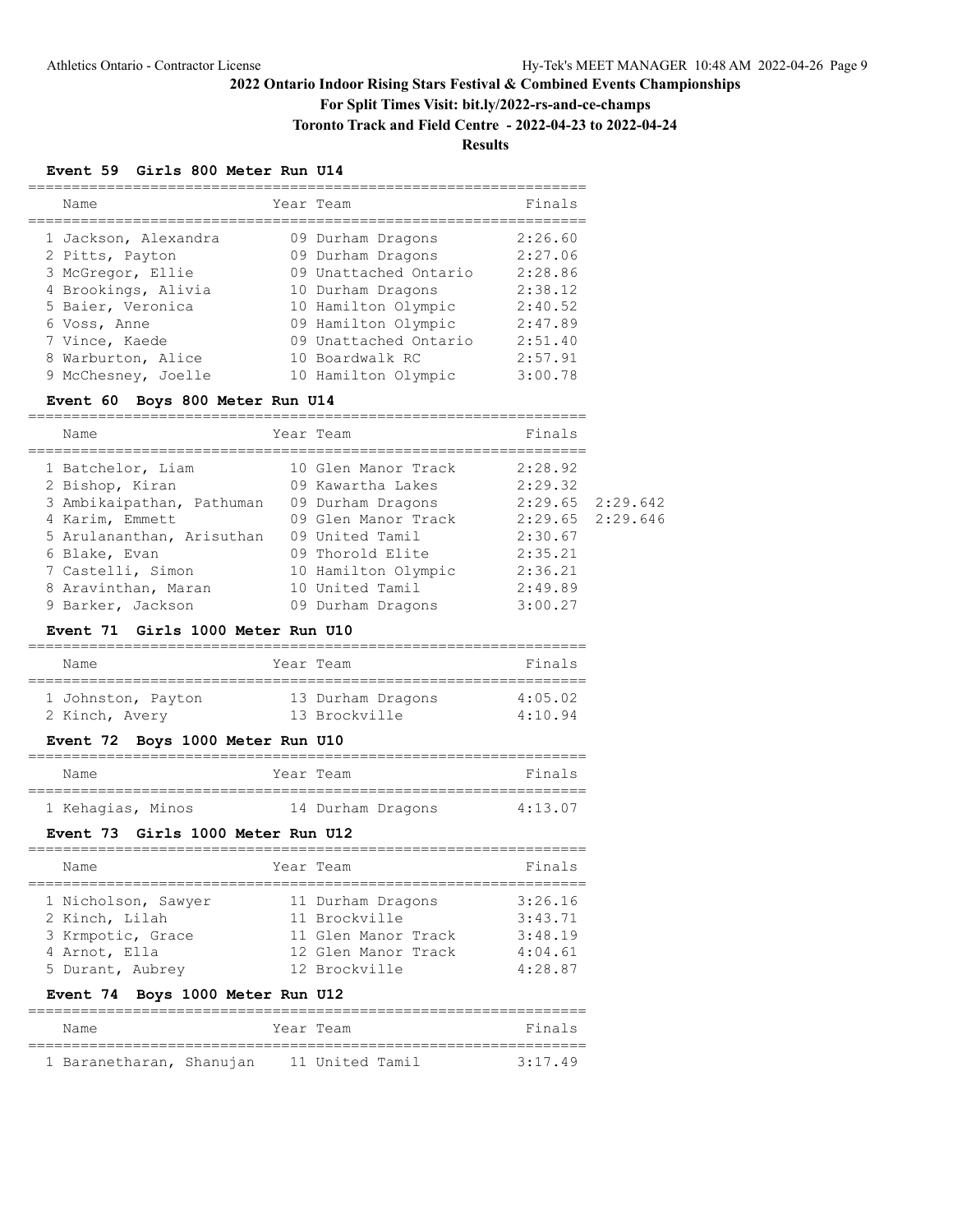**For Split Times Visit: bit.ly/2022-rs-and-ce-champs**

**Toronto Track and Field Centre - 2022-04-23 to 2022-04-24**

# **Results**

#### **....Event 74 Boys 1000 Meter Run U12**

| 2 Karim, Felix      | 11 Glen Manor Track | 3:38.65 |
|---------------------|---------------------|---------|
| 3 Warburton, Oliver | 12 Boardwalk RC     | 3:40.75 |
| 4 Kehagias, Ilios   | 12 Durham Dragons   | 3:40.86 |
| 5 Leary, Nathan     | 11 Coyotes TC       | 3:51.45 |

#### **Event 75 Girls 1200 Meter Run U14**

| Name                                                                                 | Year Team                                                                       | Finals                                   |
|--------------------------------------------------------------------------------------|---------------------------------------------------------------------------------|------------------------------------------|
| 1 Kulakowsky, Freja<br>2 Turner, Mikaela<br>3 Earthy, Madison<br>4 Duketow, Madeline | 10 Saugeen Track<br>09 Durham Dragons<br>09 Kawartha Lakes<br>09 Kawartha Lakes | 4:19.72<br>4:23.79<br>4:26.61<br>4:29.78 |

#### **Event 76 Boys 1200 Meter Run U14**

| Name                     | Year Team           | Finals  |
|--------------------------|---------------------|---------|
| 1 Bishop, Kiran          | 09 Kawartha Lakes   | 3:55.86 |
| 2 Baranetharan, Shanujan | 11 United Tamil     | 3:56.50 |
| 3 Karim, Emmett          | 09 Glen Manor Track | 3:58.14 |
| 4 Hallett, Deagen        | 10 Thorold Elite    | 4:02.03 |
| 5 Benson, Malachy        | 10 Glen Manor Track | 4:04.68 |
| 6 Aravinthan, Maran      | 10 United Tamil     | 4:20.72 |

#### **Event 87 Girls 2000 Meter Run U14**

| Name                                  | Year Team                          | Finals             |
|---------------------------------------|------------------------------------|--------------------|
| 1 Nicholson, Sawyer<br>2 Kinch, Lilah | 11 Durham Dragons<br>11 Brockville | 7:13.65<br>8:01.11 |

# **Event 88 Boys 2000 Meter Run U14**

| Name                     | Year Team           | Finals  |
|--------------------------|---------------------|---------|
|                          |                     |         |
| 1 Leary, Emmett          | 09 Coyotes TC       | 6:36.87 |
| 2 Baranetharan, Shanujan | 11 United Tamil     | 6:58.89 |
| 3 Bergerson-Small, Louka | 09 Blue Devils AC   | 7:05.50 |
| 4 Benson, Malachy        | 10 Glen Manor Track | 7:11.86 |

# **Event 101 Girls 60 Meter Hurdles U10**

**Top 24 Advance by Time**

================================================================ Hurdle Height: 0.457m

| MULUIS NEIGHL. 0.70 AM<br>Spacing: $12m - 7.5m$<br>Name | Year Team         | Prelims |
|---------------------------------------------------------|-------------------|---------|
| Preliminaries                                           |                   |         |
| 1 Adhihetty, Ava                                        | 13 United Tamil   | 11.85q  |
| 2 Cory, Calli                                           | 14 Blue Devils AC | 12.91q  |
| 3 Akaljan, Anvitha                                      | 15 United Tamil   | 13.38q  |
| 4 Umakaran, Dhanya                                      | 13 United Tamil   | 13.52q  |
| 5 Thevaseelan, Kaviya                                   | 14 United Tamil   | 16.47q  |
|                                                         |                   |         |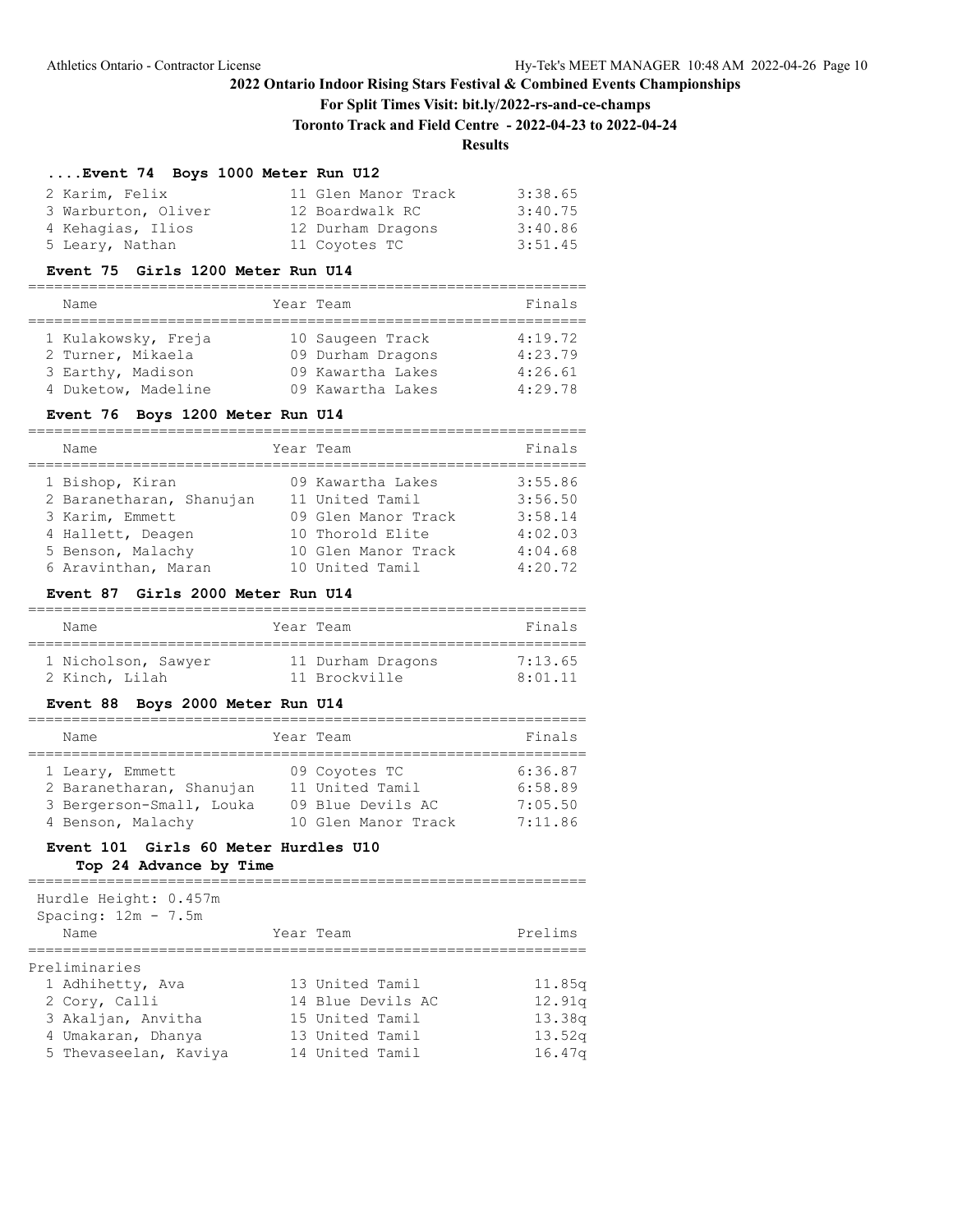**For Split Times Visit: bit.ly/2022-rs-and-ce-champs**

**Toronto Track and Field Centre - 2022-04-23 to 2022-04-24**

**Results**

## **Event 101 Girls 60 Meter Hurdles U10**

| Hurdle Height: 0.457m<br>Spacing: $12m - 7.5m$                                                         |                                                                                               |                                           |                |
|--------------------------------------------------------------------------------------------------------|-----------------------------------------------------------------------------------------------|-------------------------------------------|----------------|
| Name                                                                                                   | Year Team                                                                                     | Finals                                    |                |
| Finals                                                                                                 |                                                                                               |                                           |                |
| 1 Adhihetty, Ava<br>2 Cory, Calli<br>3 Umakaran, Dhanya<br>4 Akaljan, Anvitha<br>5 Thevaseelan, Kaviya | 13 United Tamil<br>14 Blue Devils AC<br>13 United Tamil<br>15 United Tamil<br>14 United Tamil | 12.37<br>13.69<br>14.20<br>16.11<br>17.70 |                |
| Event 102 Boys 60 Meter Hurdles U10<br>Top 24 Advance by Time                                          |                                                                                               |                                           |                |
| ===================<br>Hurdle Height: 0.457m                                                           | ------------------------------                                                                |                                           |                |
| Spacing: $12m - 7.5m$<br>Name<br>===============                                                       | Year Team                                                                                     | Prelims                                   | H#             |
| Preliminaries                                                                                          |                                                                                               |                                           |                |
| 1 Jeyanathan, Nathan                                                                                   | 13 United Tamil                                                                               | 11.25q                                    | 2              |
| 2 Daramie, Abubakr                                                                                     | 14 Eclipse Track                                                                              | 12.64q                                    | $\mathbf{1}$   |
| 3 Sathisan, Andrew Saarush                                                                             | 14 United Tamil                                                                               | 12.85q                                    | 1              |
| 4 Abbasi, Aden                                                                                         | 14 Eclipse Track                                                                              | 12.85q                                    | $\mathbf{1}$   |
| 5 Sujivan, Harry                                                                                       | 13 United Tamil                                                                               | 12.96q                                    | $\mathbf{2}$   |
| 6 Abrahams, Zion                                                                                       | 14 Eclipse Track                                                                              | 14.15q                                    | $\overline{c}$ |
| 7 Lamech, Ethan                                                                                        | 15 Eclipse Track                                                                              | 14.42q                                    | $\mathbf{2}$   |
| 8 Thiruloganathan, Shrihar                                                                             | 13 United Tamil                                                                               | 14.95q                                    | 2              |
| 9 Lamech, Nathan                                                                                       | 13 Eclipse Track                                                                              | 15.33q                                    | $\mathbf{1}$   |
| Event 102 Boys 60 Meter Hurdles U10<br>;==============<br>--------                                     |                                                                                               |                                           |                |
| Hurdle Height: 0.457m                                                                                  |                                                                                               |                                           |                |
| Spacing: $12m - 7.5m$<br>Name<br>===========                                                           | Year Team                                                                                     | Finals                                    | H#             |
| Finals                                                                                                 |                                                                                               |                                           |                |
| 1 Jeyanathan, Nathan                                                                                   | 13 United Tamil                                                                               | 11.34                                     | 2              |
| 2 Thiruloganathan, Shrihar                                                                             | 13 United Tamil                                                                               | 11.58                                     | $\mathbf 1$    |
| 3 Sujivan, Harry                                                                                       | 13 United Tamil                                                                               | 11.94                                     | $\overline{2}$ |
| 4 Daramie, Abubakr                                                                                     | 14 Eclipse Track                                                                              | 12.13                                     | $\overline{2}$ |
| 5 Abbasi, Aden                                                                                         | 14 Eclipse Track                                                                              | 12.18                                     | $\overline{2}$ |
| 6 Sathisan, Andrew Saarush                                                                             | 14 United Tamil                                                                               | 12.74                                     | $\overline{c}$ |
| 7 Abrahams, Zion                                                                                       | 14 Eclipse Track                                                                              | 13.60                                     | $\overline{2}$ |
| 8 Lamech, Nathan                                                                                       | 13 Eclipse Track                                                                              | 13.78                                     | $\mathbf{1}$   |
| 9 Lamech, Ethan                                                                                        | 15 Eclipse Track                                                                              | 15.30                                     | $\mathbf 1$    |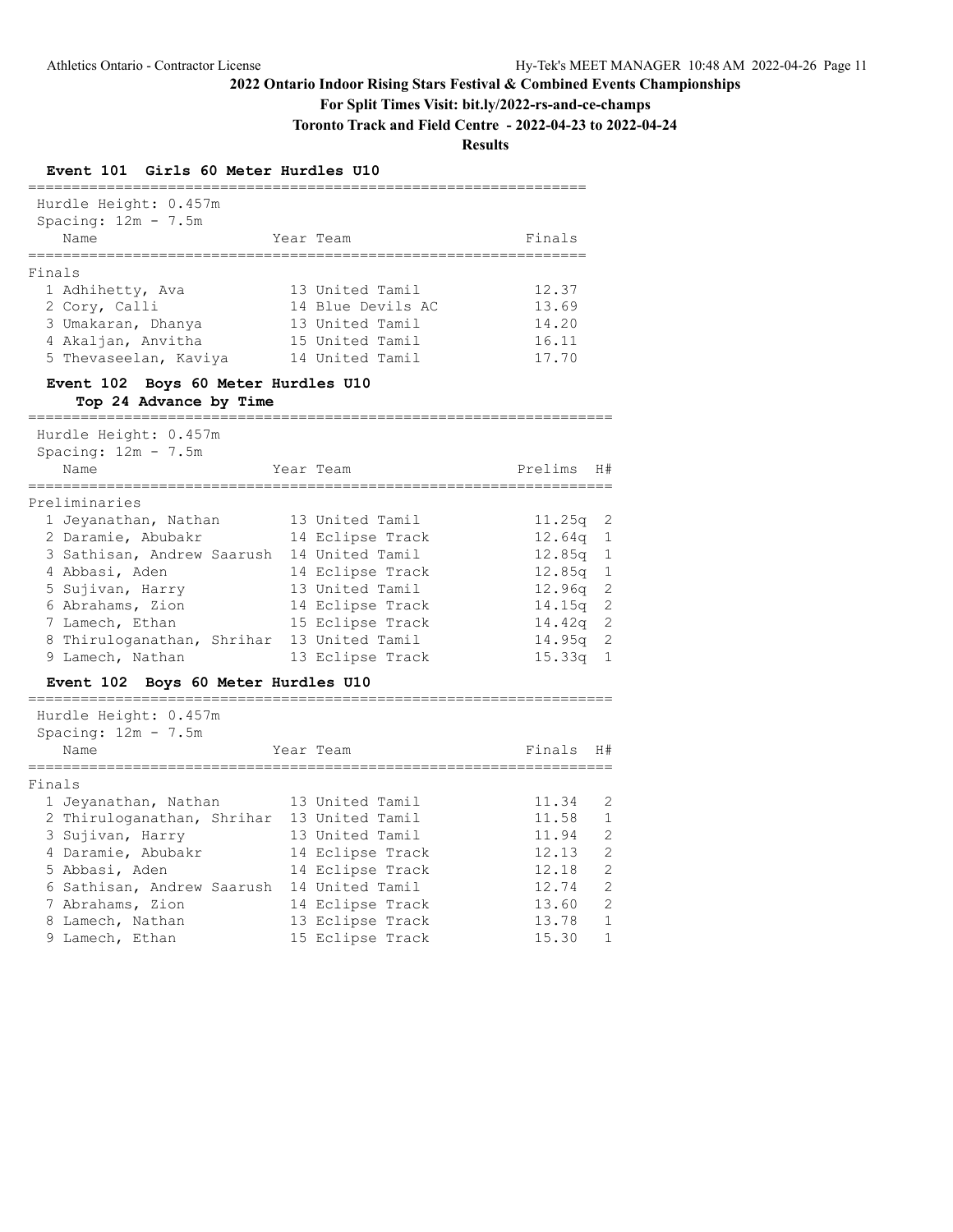# **For Split Times Visit: bit.ly/2022-rs-and-ce-champs**

**Toronto Track and Field Centre - 2022-04-23 to 2022-04-24**

## **Results**

**Event 103 Girls 60 Meter Hurdles U12 Top 24 Advance by Time**

| Hurdle Height: 0.610m                         |                                     |                                                          |
|-----------------------------------------------|-------------------------------------|----------------------------------------------------------|
| Spacing: $12m - 7.5m$                         |                                     |                                                          |
| Name                                          | Year Team                           | Prelims                                                  |
| ===========<br>Preliminaries                  |                                     |                                                          |
| 1 Macmillan, Bianka                           | 11 United Tamil                     | 11.05q                                                   |
| 2 Pakeetharan, Nitisha                        | 11 United Tamil                     | 12.07q                                                   |
| 3 Bebawy, Ava                                 | 12 Airblastoff Lion                 | 12.13q                                                   |
| 4 Kinch, Lilah                                | 11 Brockville                       | 12.57q                                                   |
| 5 Umasangaran, Dushikaa                       | 12 United Tamil                     | 13.42q                                                   |
| 6 Durant, Aubrey                              | 12 Brockville                       | 14.66q                                                   |
| <b>Event 103 Girls 60 Meter Hurdles U12</b>   |                                     |                                                          |
| Hurdle Height: 0.610m                         |                                     |                                                          |
| Spacing: $12m - 7.5m$                         |                                     |                                                          |
| Name                                          | Year Team                           | Finals                                                   |
|                                               |                                     |                                                          |
| Finals                                        |                                     |                                                          |
| 1 Macmillan, Bianka                           | 11 United Tamil                     | 10.88                                                    |
| 2 Bebawy, Ava                                 | 12 Airblastoff Lion                 | 12.03                                                    |
| 3 Pakeetharan, Nitisha                        | 11 United Tamil                     | 12.15                                                    |
|                                               | 11 Brockville                       | 12.17                                                    |
|                                               |                                     |                                                          |
| 4 Kinch, Lilah                                | 12 United Tamil                     | 13.21                                                    |
| 5 Umasangaran, Dushikaa<br>6 Durant, Aubrey   | 12 Brockville                       | 13.67                                                    |
|                                               |                                     |                                                          |
| Event 104 Boys 60 Meter Hurdles U12           |                                     |                                                          |
| Top 24 Advance by Time                        |                                     |                                                          |
| Hurdle Height: 0.610m                         |                                     |                                                          |
| Spacing: $12m - 7.5m$                         |                                     |                                                          |
| Name                                          | Year Team                           | Prelims                                                  |
|                                               |                                     |                                                          |
| 1 Miller, Koji                                |                                     |                                                          |
|                                               | 11 Eclipse Track<br>11 United Tamil |                                                          |
| 2 Akaljan, Anujan<br>3 Williams, Miles        | 12 Brockville                       |                                                          |
|                                               |                                     |                                                          |
| 4 Alleyne-Adams, Zhyon                        | 11 Flying Angels                    | 11.29q                                                   |
| 5 Rajkumar, Prakashan                         | 12 United Tamil<br>11 United Tamil  |                                                          |
| 6 Balaramana, Santosh<br>7 Sivers, John       | 12 Brockville                       | 11.32q<br>11.51q<br>11.77q<br>13.38q<br>13.54q<br>19.23q |
| <b>Event 104</b><br>Boys 60 Meter Hurdles U12 |                                     |                                                          |
|                                               |                                     |                                                          |
| Hurdle Height: 0.610m                         |                                     |                                                          |
| Preliminaries<br>Spacing: $12m - 7.5m$        |                                     |                                                          |
| Name                                          | Year Team                           | Finals                                                   |
|                                               |                                     |                                                          |
| 1 Williams, Miles                             | 12 Brockville                       | 11.41                                                    |
|                                               |                                     | 11.54                                                    |
| Finals<br>2 Miller, Koji<br>3 Akaljan, Anujan | 11 Eclipse Track<br>11 United Tamil | 11.56                                                    |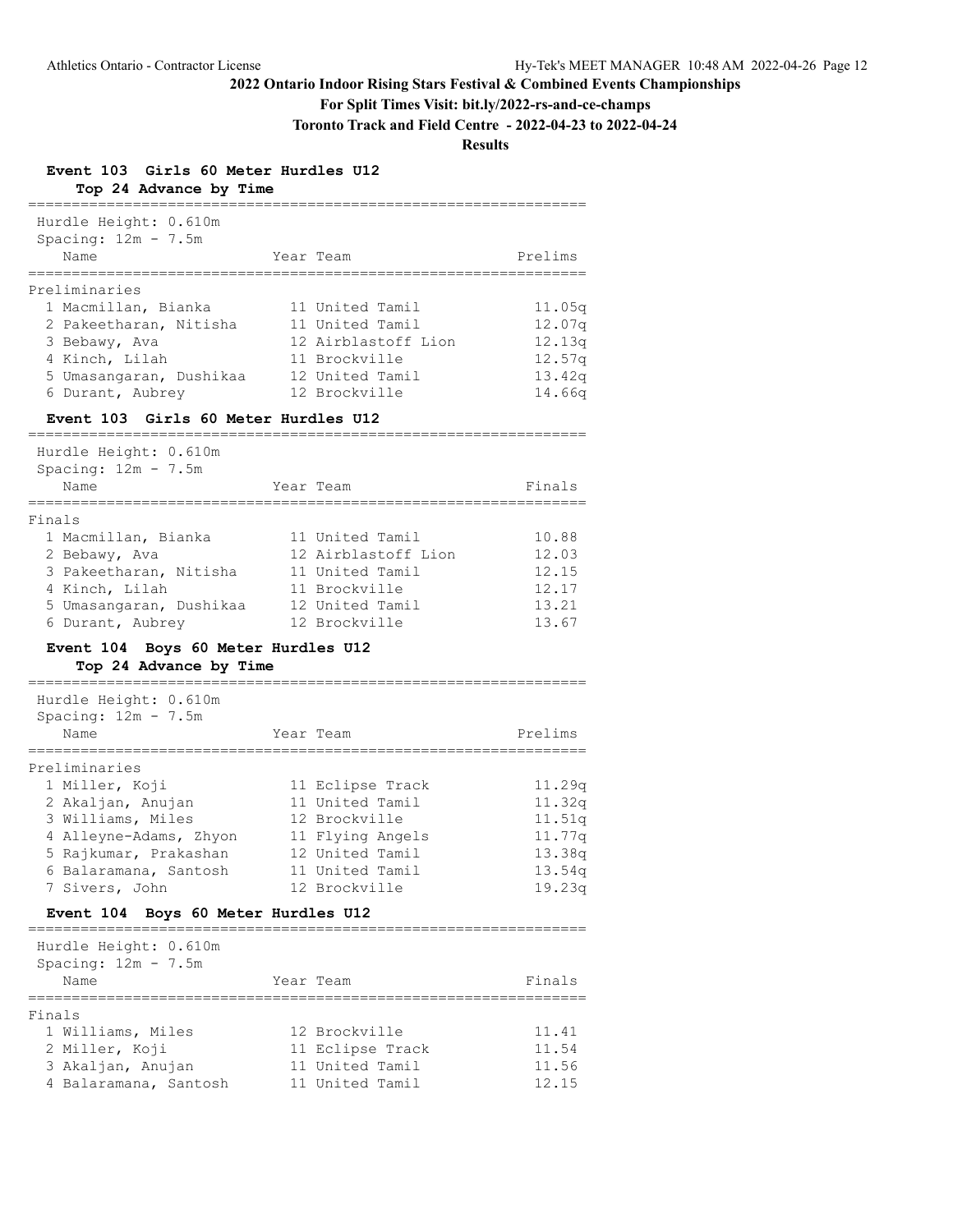# **For Split Times Visit: bit.ly/2022-rs-and-ce-champs**

**Toronto Track and Field Centre - 2022-04-23 to 2022-04-24**

**Results**

| Event 104 Boys 60 Meter Hurdles U12                                  |                                     |                  |
|----------------------------------------------------------------------|-------------------------------------|------------------|
| 5 Alleyne-Adams, Zhyon<br>6 Rajkumar, Prakashan                      | 11 Flying Angels<br>12 United Tamil | 12.18<br>13.39   |
| Event 105<br>Top 24 Advance by Time                                  | Girls 60 Meter Hurdles 0.762m U14   |                  |
| Hurdle Height: 0.762m                                                |                                     |                  |
| Spacing: $12m - 7.5m$<br>Name<br>===========                         | Year Team                           | Prelims          |
| Preliminaries                                                        |                                     |                  |
| 1 Aiyathdurai, Daniyah                                               | 10 United Tamil                     | 11.21q           |
| 2 Suredh, Oviya<br>3 Hatton, Layla                                   | 09 United Tamil<br>09 Eclipse Track | 15.11q<br>15.81q |
| Event 105 Girls 60 Meter Hurdles 0.762m U14                          |                                     |                  |
| Hurdle Height: 0.762m<br>Spacing: $12m - 7.5m$                       |                                     |                  |
| Name                                                                 | Year Team                           | Finals           |
| Finals                                                               |                                     |                  |
| 1 Aiyathdurai, Daniyah                                               | 10 United Tamil                     | 10.85            |
| 2 Suredh, Oviya                                                      | 09 United Tamil                     | 13.12            |
| 3 Hatton, Layla                                                      | 09 Eclipse Track                    | 13.24            |
| Event 106 Boys 60 Meter Hurdles 0.762m U14<br>Top 24 Advance by Time |                                     |                  |
| Hurdle Height: 0.762m                                                |                                     |                  |
| Spacing: $12m - 7.5m$                                                |                                     |                  |
| Name                                                                 | Year Team                           | Prelims          |
| Preliminaries                                                        |                                     |                  |
| 1 Rajakulathilakan, Rakesh                                           | 10 United Tamil                     | 13.00q           |
| 2 Thevaseelan, Kavin<br>3 Crawford, Mason                            | 09 United Tamil<br>10 Eclipse Track | 13.07q<br>14.65q |
| Event 106 Boys 60 Meter Hurdles 0.762m U14                           |                                     |                  |
| Hurdle Height: 0.762m                                                |                                     |                  |
| Spacing: $12m - 7.5m$                                                |                                     |                  |
| Name                                                                 | Year Team                           | Finals           |
| ===================<br>Finals                                        |                                     |                  |
| 1 Rajakulathilakan, Rakesh                                           | 10 United Tamil                     | 12.84            |
| 2 Thevaseelan, Kavin                                                 | 09 United Tamil                     | 13.09            |
| 3 Crawford, Mason<br>Event 121 Girls 800 Meter Race Walk U12         | 10 Eclipse Track                    | 13.64            |
| Name                                                                 | Year Team                           | Finals           |
|                                                                      | 11 United Tamil                     | 5:33.90          |
| 1 Pakeetharan, Nitisha                                               |                                     |                  |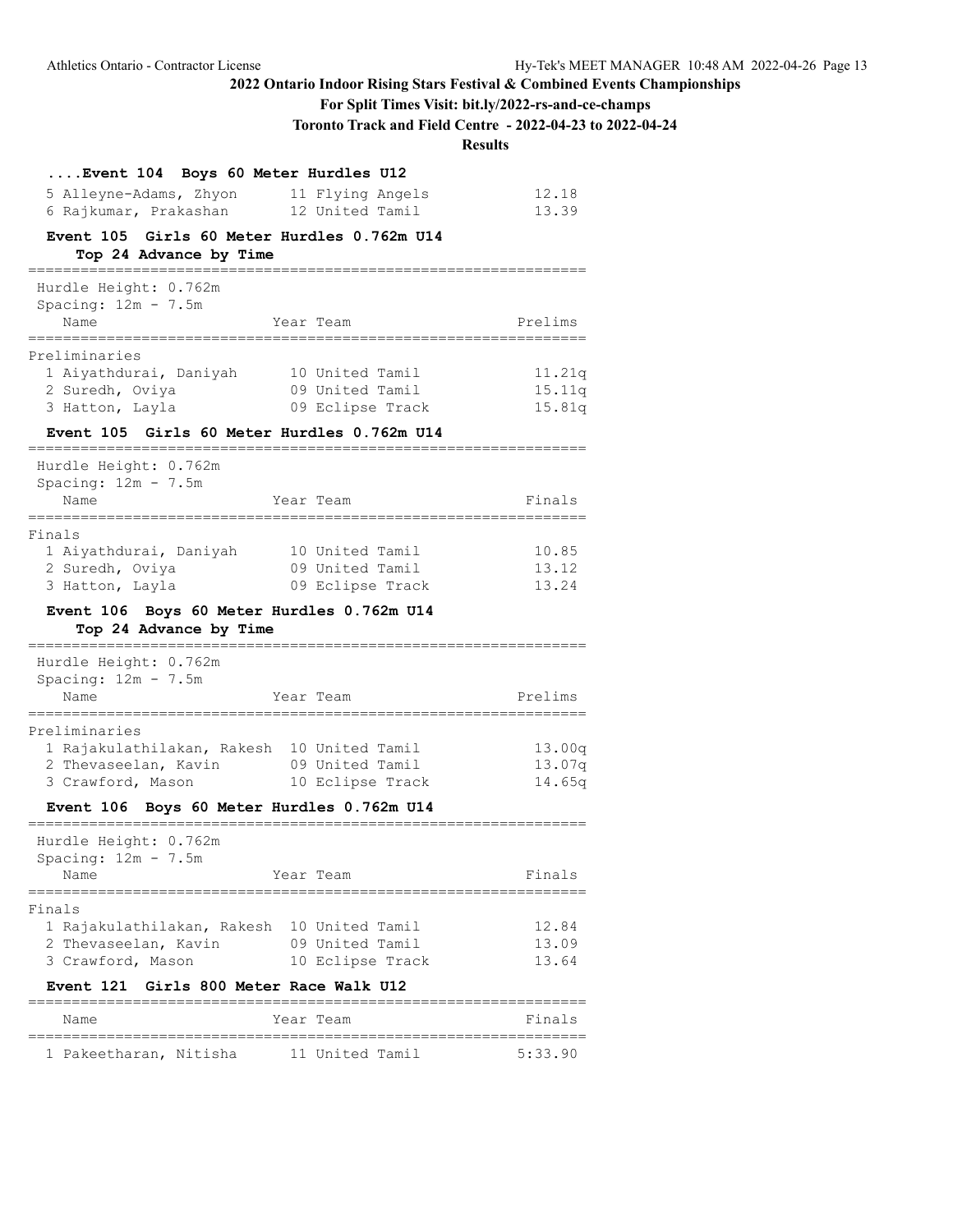## **For Split Times Visit: bit.ly/2022-rs-and-ce-champs**

**Toronto Track and Field Centre - 2022-04-23 to 2022-04-24**

**Results**

## **Event 122 Boys 800 Meter Race Walk U12**

| Name              |  | Year Team       | Finals  |
|-------------------|--|-----------------|---------|
| 1 Akaljan, Anujan |  | 11 United Tamil | 5:52.97 |

#### **Event 123 Girls 800 Meter Race Walk U14**

| Name                   | Year Team       | Finals  |
|------------------------|-----------------|---------|
| 1 Umasangaran, Keshika | 09 United Tamil | 6:00.22 |
| 2 Jeyanathan, Keziah   | 09 United Tamil | 6:04.56 |

#### **Event 124 Boys 800 Meter Race Walk U14**

| Name                     | Year Team         | Finals  |
|--------------------------|-------------------|---------|
|                          |                   |         |
| 1 Bergerson-Small, Louka | 09 Blue Devils AC | 5:27.10 |
| 2 Kumaran, Madhuran      | 10 United Tamil   | 5:32.68 |
| 3 Satheeskumar, Anees    | 09 United Tamil   | 6:00.03 |

## **Event 137 Girls High Jump U10**

| Name                                        |        |   | Year Team       | Finals |
|---------------------------------------------|--------|---|-----------------|--------|
| 1 Adhihetty, Ava<br>$0.90$ $0.95$ 1.00 1.05 |        |   | 13 United Tamil | 1.00m  |
| 2 Kinch, Avery                              | O OXXX |   | 13 Brockville   | 0.95m  |
| 0.75 0.80 0.85 0.90 0.95 1.00               |        |   |                 |        |
|                                             |        | ∩ |                 |        |

## **Event 138 Boys High Jump U10**

| Name                                                                              | Year Team           | Finals |
|-----------------------------------------------------------------------------------|---------------------|--------|
| 1 Jeyanathan, Nathan<br>$0.90$ $0.95$ 1.00 1.05<br>$\circ$<br>$\circ$<br>XXX<br>∩ | 13 United Tamil     | 1.00m  |
| -- Bruno, Luca<br>1.00<br>XXX                                                     | 13 Durham Dragons   | NΗ     |
| -- Esmie, Nehemiah<br>0.95<br>XXX                                                 | 13 Airblastoff Lion | ΝH     |
| -- Hollins, Finley<br>1.10<br>XXX                                                 | 13 Durham Dragons   | NΗ     |

#### **Event 139 Girls High Jump U12**

| Name                          |                          |  | Year Team       | Finals |  |  |
|-------------------------------|--------------------------|--|-----------------|--------|--|--|
| 1 Macmillan, Bianka           | 1.10 1.15 1.20 1.25 1.30 |  | 11 United Tamil | 1.25m  |  |  |
| $\bigcap$<br>$\left( \right)$ | O XXO XXX                |  |                 |        |  |  |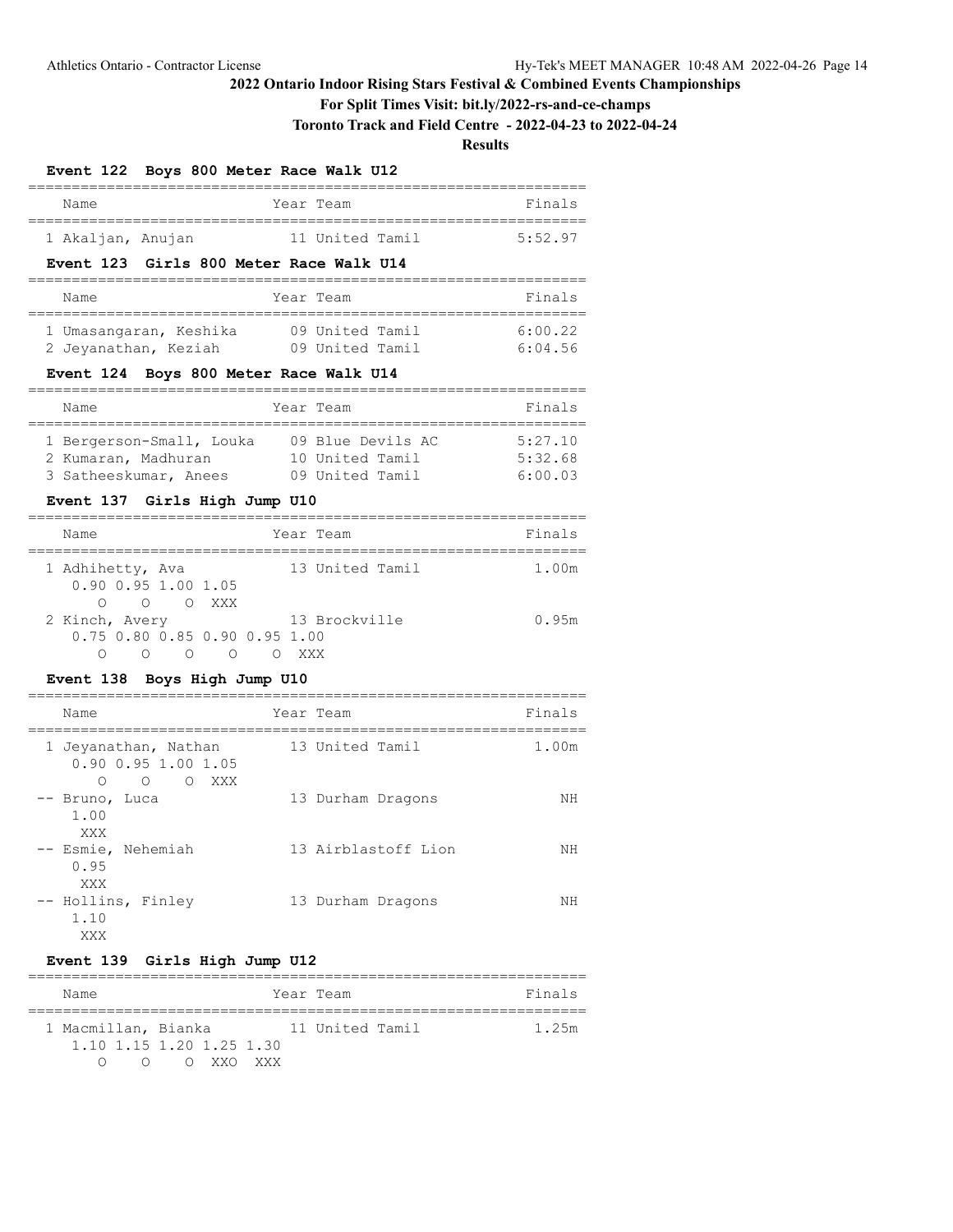**For Split Times Visit: bit.ly/2022-rs-and-ce-champs**

**Toronto Track and Field Centre - 2022-04-23 to 2022-04-24**

# **Results**

## **....Event 139 Girls High Jump U12**

| 2 Pakeetharan, Nitisha 11 United Tamil                            |                 | 1.10m  |
|-------------------------------------------------------------------|-----------------|--------|
| $0.95$ 1.00 1.05 1.10 1.15                                        |                 |        |
| $\Omega$<br>XX X<br>O<br>$\circ$<br>$\circ$                       |                 |        |
| 2 Kinch, Lilah                                                    | 11 Brockville   | 1.10m  |
| 0.90 0.95 1.00 1.05 1.10 1.15 1.20                                |                 |        |
| $\begin{matrix} 0 & 0 \end{matrix}$<br>$\overline{O}$<br>$\Omega$ | X<br>XX         |        |
| 4 Umasangaran, Dushikaa 12 United Tamil                           |                 | 1.05m  |
| $0.90$ $0.95$ 1.00 1.05 1.10                                      |                 |        |
| XXO XXO<br>XXX<br>$\Omega$<br>∩                                   |                 |        |
| 5 Durant, Aubrey                                                  | 12 Brockville   | 0.90m  |
| 0.80 0.85 0.90 0.95                                               |                 |        |
| XXX<br>∩<br>$\Omega$<br>$\Omega$                                  |                 |        |
| 6 Satheeskumar, Ashna                                             | 12 United Tamil | JO.90m |
| 0.900.95                                                          |                 |        |
| XXO<br>XXX                                                        |                 |        |

## **Event 140 Boys High Jump U12**

| Name<br>Year Team<br>11 United Tamil<br>1 Akaljan, Anujan<br>1.00 1.05 1.10 1.15 1.20<br>$\overline{O}$<br>$\bigcirc$<br>XO<br>XXX<br>∩<br>11 United Tamil<br>2 Balaramana, Santosh<br>1.00 1.05 1.10 |  |  |        |
|-------------------------------------------------------------------------------------------------------------------------------------------------------------------------------------------------------|--|--|--------|
|                                                                                                                                                                                                       |  |  | Finals |
|                                                                                                                                                                                                       |  |  | 1.15m  |
|                                                                                                                                                                                                       |  |  | 1.05m  |
| $\circ$<br>∩<br>XXX<br>12 Brockville<br>2 Williams, Miles<br>1.00 1.05 1.10                                                                                                                           |  |  | 1.05m  |
| XXX<br>$\bigcirc$<br>∩<br>12 Brockville<br>4 Sivers, John<br>$0.75$ $0.80$<br>XXX                                                                                                                     |  |  | 0.75m  |

## **Event 141 Girls High Jump U14**

| Name            | Year Team                               | Finals |
|-----------------|-----------------------------------------|--------|
| 1 Suredh, Oviya | 09 United Tamil                         | 1.35m  |
|                 | 1.15 1.20 1.25 1.30 1.35 1.40           |        |
|                 | 0 O XO O XXX                            |        |
| 2 Voss, Anne    | 09 Hamilton Olympic                     | 1.30m  |
|                 | 1.00 1.05 1.10 1.15 1.20 1.25 1.30 1.35 |        |
|                 | ∩<br>∩<br>∩                             |        |

# **Event 142 Boys High Jump U14**

| Name                 | Year Team |                 |  | Finals |
|----------------------|-----------|-----------------|--|--------|
| -- Kumaran, Madhuran |           | 10 United Tamil |  | ΝH     |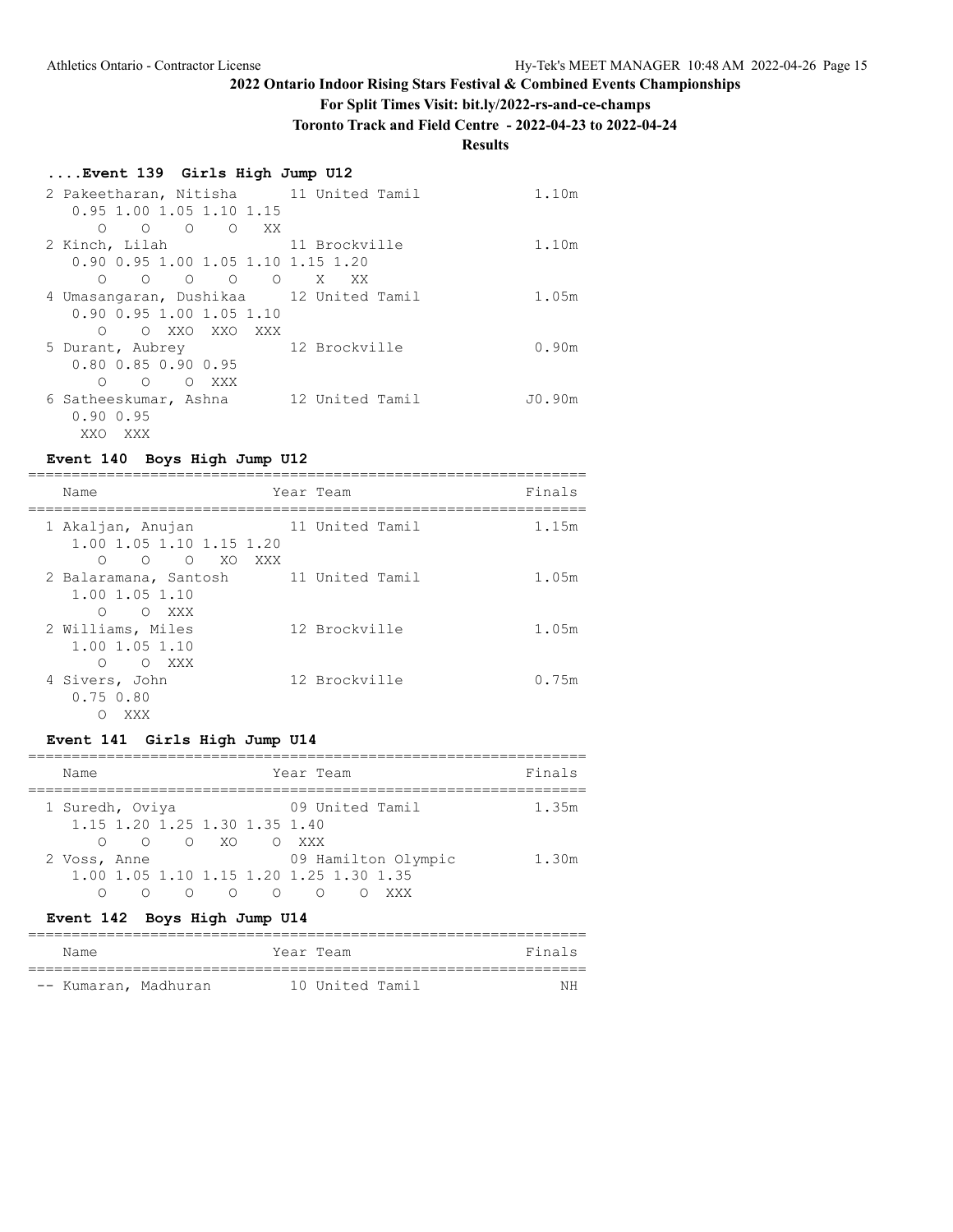**For Split Times Visit: bit.ly/2022-rs-and-ce-champs**

**Toronto Track and Field Centre - 2022-04-23 to 2022-04-24**

**Results**

## **Event 163 Girls Long Jump U8**

| Name                                                                          | Year Team             | Finals |
|-------------------------------------------------------------------------------|-----------------------|--------|
| 1 Akaljan, Anvitha<br>1.30m 1.37m 1.32m 1.25m 1.41m 1.39m                     | 15 United Tamil       | 1.41m  |
| 2 Durcan, Kiera<br>1.37m 1.32m 1.35m 1.27m 1.32m 1.17m                        | 16 Unattached Ontario | 1.37m  |
| 3 Premkumar, Yahavi 16 United Tamil                                           |                       | 1.12m  |
| 0.98m 1.12m 0.97m 0.98m FOUL 1.11m<br>4 Sivasankaran, Aarikaa 16 United Tamil |                       | 1.02m  |
| FOUL 0.88m 0.77m 0.98m 0.93m 1.02m                                            |                       |        |

## **Event 164 Boys Long Jump U8**

| Name               |                               | Year Team                                             |  | Finals |
|--------------------|-------------------------------|-------------------------------------------------------|--|--------|
| 1 Sujivan, Haran   |                               | 15 United Tamil<br>1.51m 1.57m 1.50m 1.45m FOUL 1.51m |  | 1.57m  |
| 2 Premkumar, Kavin |                               | 15 United Tamil                                       |  | 0.97m  |
|                    | 0.97m 0.90m 0.85m 0.97m 0.90m |                                                       |  |        |

## **Event 165 Girls Long Jump U10**

| Name                                                         | Year Team |                 |  | Finals |
|--------------------------------------------------------------|-----------|-----------------|--|--------|
| 1 Umakaran, Dhanya<br>2.92m 2.99m 3.21m 3.05m FOUL 3.04m     |           | 13 United Tamil |  | 3.21m  |
| 2 Adhihetty, Ava                                             |           | 13 United Tamil |  | 3.17m  |
| 2.89m 3.01m 2.87m 3.17m 2.98m 3.07m<br>3 Kinch, Avery        |           | 13 Brockville   |  | 2.72m  |
| 2.72m 2.67m 2.34m 2.68m 2.64m FOUL                           |           |                 |  |        |
| 4 Thevaseelan, Kaviya<br>2.34m 2.41m 2.35m 2.37m 2.24m 2.22m |           | 14 United Tamil |  | 2.41m  |

## **Event 166 Boys Long Jump U10**

| Name                                        |                                         | Year Team                           | Finals |
|---------------------------------------------|-----------------------------------------|-------------------------------------|--------|
| 1 Jeyanathan, Nathan 13 United Tamil        |                                         |                                     | 3.50m  |
|                                             | 3.50m 3.42m 3.48m FOUL 3.21m 3.18m      |                                     |        |
| 2 Thiruloganathan, Shrihar 13 United Tamil  |                                         |                                     | 3.32m  |
|                                             | 3.19m 3.07m 2.86m FOUL 3.27m 3.32m      |                                     |        |
| 3 Sujivan, Harry 13 United Tamil            |                                         |                                     | 3.27m  |
|                                             |                                         | 3.06m 3.16m 3.18m 3.21m 3.27m 3.14m |        |
| 4 Abbasi, Aden                              |                                         | 14 Eclipse Track                    | 3.16m  |
|                                             | 2.73m  2.31m  3.16m  FOUL  2.43m  2.53m |                                     |        |
|                                             |                                         | 5 Cuffy, Quintyn 14 Boost Athletics | 3.10m  |
|                                             |                                         | 3.10m 3.01m 2.55m 2.55m 2.58m 2.63m |        |
| 6 Daramie, Abubakr 14 Eclipse Track         |                                         |                                     | 3.03m  |
|                                             | 2.26m 3.03m FOUL 2.21m 2.66m            |                                     |        |
| 7 Phillips-Anderson, Josep 13 Eclipse Track |                                         |                                     | 2.99m  |
|                                             | 2.14m 2.57m 2.99m FOUL FOUL FOUL        |                                     |        |
| 8 Sathisan, Andrew Saarush 14 United Tamil  |                                         |                                     | 2.97m  |
|                                             |                                         | 2.84m 2.81m 2.77m 2.85m 2.97m 2.92m |        |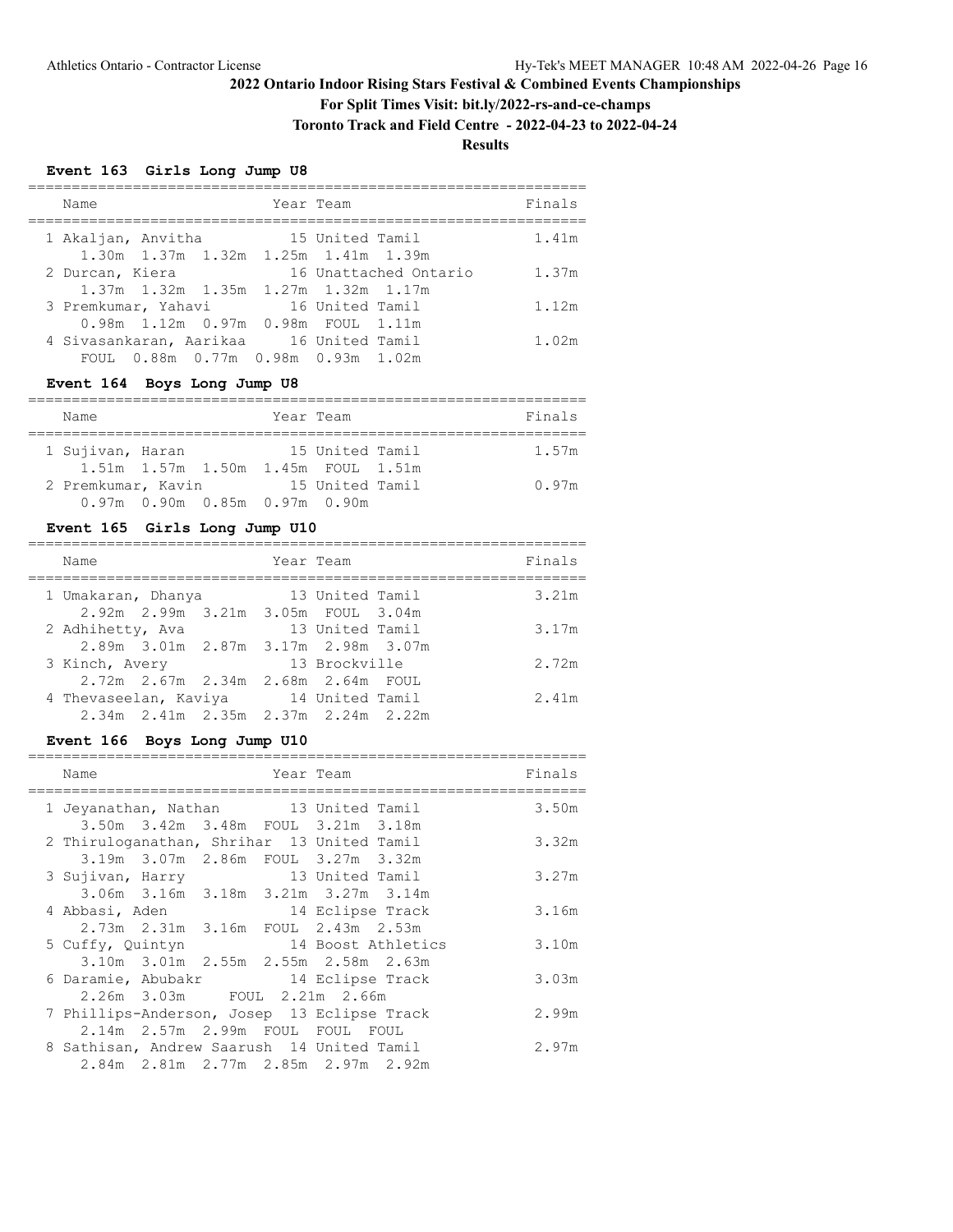**For Split Times Visit: bit.ly/2022-rs-and-ce-champs**

**Toronto Track and Field Centre - 2022-04-23 to 2022-04-24**

**Results**

## **....Event 166 Boys Long Jump U10**

| 9 Abrahams, Zion                        |                                     |  | 14 Eclipse Track | 2.84m |
|-----------------------------------------|-------------------------------------|--|------------------|-------|
|                                         | 2.50m 2.43m FOUL 2.84m 2.74m        |  |                  |       |
| 10 Muralitharan, Navien 14 United Tamil |                                     |  |                  | 2.68m |
|                                         | 2.54m 2.55m 2.68m 2.47m 2.47m 2.48m |  |                  |       |
| 11 Ratheesan, Raniish 12 United Tamil   |                                     |  |                  | 2.37m |
|                                         | 2.13m 2.25m 2.15m 1.88m 2.08m 2.37m |  |                  |       |

#### **Event 167 Girls Long Jump U12**

| Name<br>Year Team<br>========================                                       | Finals |
|-------------------------------------------------------------------------------------|--------|
| 1 Macmillan, Bianka 11 United Tamil<br>FOUL 4.29m 4.03m 4.29m 4.30m 4.31m           | 4.31m  |
| 2 Pakeetharan, Nitisha 11 United Tamil<br>3.21m 3.13m 3.20m 3.29m 3.41m 3.42m       | 3.42m  |
| 3 Satheeskumar, Ashna 12 United Tamil<br>3.15m FOUL FOUL 3.39m 3.18m 3.09m          | 3.39m  |
| 4 Kinch, Lilah 11 Brockville<br>3.25m 3.35m 3.00m 3.21m 3.23m 3.18m                 | 3.35m  |
| 5 Patrick, Carina 12 Royal City AC<br>FOUL 2.63m 3.09m 3.20m 3.16m FOUL             | 3.20m  |
| 6 Umasangaran, Dushikaa 12 United Tamil                                             | 3.07m  |
| FOUL FOUL 2.73m 3.07m 3.04m 3.00m<br>7 Durant, Aubrey 12 Brockville                 | 2.95m  |
| 2.47m 2.60m 2.47m 2.72m 2.81m 2.95m<br>8 Ratheesan, Rakshinee 11 United Tamil       | J2.95m |
| 2.66m 2.95m 2.80m 2.73m 2.77m 2.79m<br>9 Walters, Chloe 11 Unattached Ontario 2.93m |        |
| 2.93m 2.87m 2.36m 2.77m FOUL FOUL                                                   |        |

## **Event 168 Boys Long Jump U12**

| Name<br>Year Team<br>:==================                                                                 | Finals |
|----------------------------------------------------------------------------------------------------------|--------|
| 1 Miller, Koji                       11 Eclipse Track<br>FOUL FOUL 4.25m 4.20m 3.65m 3.99m               | 4.25m  |
| 2 Baranetharan, Shanujan 11 United Tamil<br>3.45m 3.55m 3.85m 3.83m 3.62m 3.76m                          | 3.85m  |
| 3 Akaljan, Anujan 11 United Tamil<br>3.64m 3.45m 3.64m 3.19m FOUL 3.56m                                  | 3.64m  |
| 4 Williams, Miles 12 Brockville                                                                          | 3.52m  |
| FOUL FOUL 3.28m 3.52m 3.24m 3.40m<br>5 Alleyne-Adams, Zhyon 11 Flying Angels                             | 3.39m  |
| FOUL 3.23m FOUL 3.39m FOUL FOUL<br>6 Balaramana, Santosh 11 United Tamil                                 | 3.12m  |
| 3.02m 2.79m 2.96m 3.06m 3.12m 2.87m<br>7 Rajkumar, Prakashan 12 United Tamil                             | 2.90m  |
| 2.51m 2.70m 2.90m 2.85m 2.74m 2.87m<br>8 Noll Beleza, Eduardo 11 Eclipse Track                           | 2.22m  |
| 1.73m 1.93m 2.22m FOUL 1.88m 1.77m<br>9 Sivers, John 12 Brockville<br>1.72m 1.91m 1.83m 1.91m FOUL 1.58m | 1.91m  |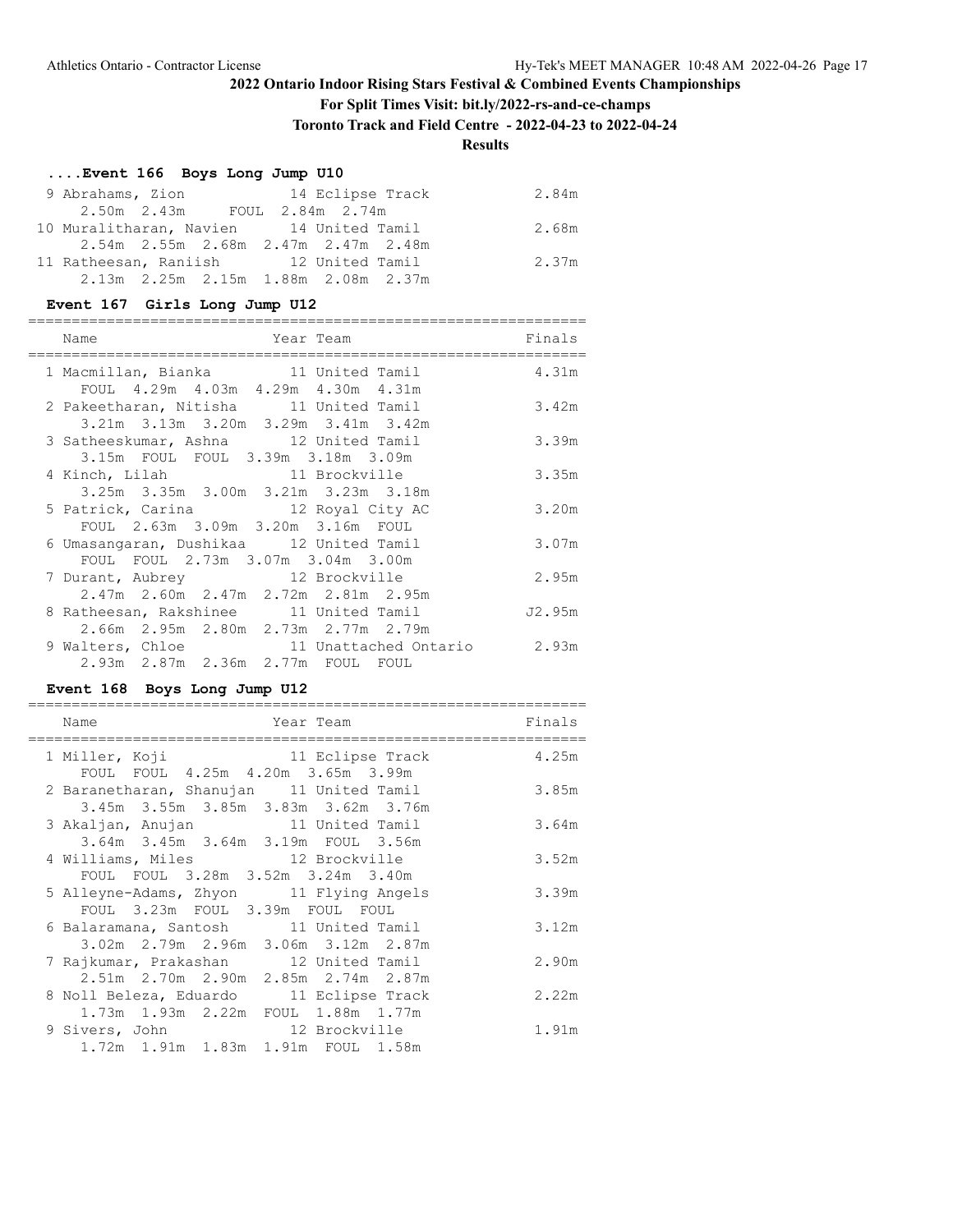## **For Split Times Visit: bit.ly/2022-rs-and-ce-champs**

**Toronto Track and Field Centre - 2022-04-23 to 2022-04-24**

**Results**

## **Event 169 Girls Long Jump U14**

| Name                                    |  | Year Team                                              |  | Finals |
|-----------------------------------------|--|--------------------------------------------------------|--|--------|
| 1 Patenaude, Tessa                      |  | 09 Eclipse Track<br>4.13m FOUL FOUL 4.33m FOUL 4.43m   |  | 4.43m  |
| 2 Aiyathdurai, Daniyah                  |  | 10 United Tamil<br>3.86m 4.08m 4.22m 4.12m 4.34m 4.34m |  | 4.34m  |
| 3 Sodi, Bavleen Kaur 10 Boost Athletics |  | $3.30m$ $3.87m$ $3.66m$ $3.52m$ $3.41m$ $3.50m$        |  | 3.87m  |
| 4 Umasangaran, Keshika                  |  | 09 United Tamil<br>3.25m 3.36m 3.17m 3.21m 3.38m 3.34m |  | 3.38m  |
| 5 Jeyaparan, Akshara 10 United Tamil    |  | 2.96m 2.88m 3.01m 3.03m 3.12m 3.22m                    |  | 3.22m  |

#### **Event 170 Boys Long Jump U14**

| Name                                    | Year Team        | Finals |
|-----------------------------------------|------------------|--------|
|                                         |                  |        |
| 1 Sriranjan, Vithuran 19 United Tamil   |                  | 4.38m  |
| 3.70m 3.47m 3.60m 3.94m 4.11m 4.38m     |                  |        |
| 2 Blake, Evan                           | 09 Thorold Elite | 4.36m  |
| 4.02m  4.19m  4.13m  3.99m  FOUL  4.36m |                  |        |
| 3 Aravinthan, Maran 10 United Tamil     |                  | 4.08m  |
| FOUL 3.99m 3.89m 3.65m 4.08m 4.00m      |                  |        |
| 4 Satheeskumar, Anees 09 United Tamil   |                  | 3.73m  |
| 3.60m 3.66m 3.70m 3.64m FOUL 3.73m      |                  |        |
| 5 Kumaran, Madhuran 10 United Tamil     |                  | 3.68m  |
| 3.59m FOUL 3.68m 3.65m 3.42m 3.55m      |                  |        |
| 6 Thevaseelan, Kavin 09 United Tamil    |                  | 3.45m  |
| 2.80m 3.36m 3.35m 3.39m FOUL 3.45m      |                  |        |
|                                         |                  |        |

#### **Event 191 Girls Shot Put U8**

| Name                                                                         | Year Team       | Finals |
|------------------------------------------------------------------------------|-----------------|--------|
| 1 Akaljan, Anvitha<br>5.11m 6.24m 5.38m FOUL 4.36m 4.77m                     | 15 United Tamil | 6.24m  |
| 2 Premkumar, Yahavi<br>FOUL 5.66m 5.21m 4.86m FOUL 4.54m                     | 16 United Tamil | 5.66m  |
| 3 Sivasankaran, Aarikaa 16 United Tamil<br>5.52m FOUL 3.89m 4.01m FOUL 4.77m |                 | 5.52m  |
|                                                                              |                 |        |

## **Event 192 Boys Shot Put U8**

| Name                                       |                                         |                 | Year Team       |  | Finals |
|--------------------------------------------|-----------------------------------------|-----------------|-----------------|--|--------|
| 1 Sujivan, Haran                           |                                         |                 | 15 United Tamil |  | 8.30m  |
|                                            | 7.42m 7.36m 6.91m 7.48m 7.34m 8.30m     |                 |                 |  |        |
| 2 Premkumar, Kavin                         |                                         | 15 United Tamil |                 |  | 6.13m  |
|                                            | 5.88m  4.65m  FOUL  4.28m  6.13m  3.95m |                 |                 |  |        |
| 3 Thiruloganathan, Dhanesh 16 United Tamil |                                         |                 |                 |  | 4.48m  |
|                                            | 4.48m 3.92m 3.78m 3.23m 3.20m 3.43m     |                 |                 |  |        |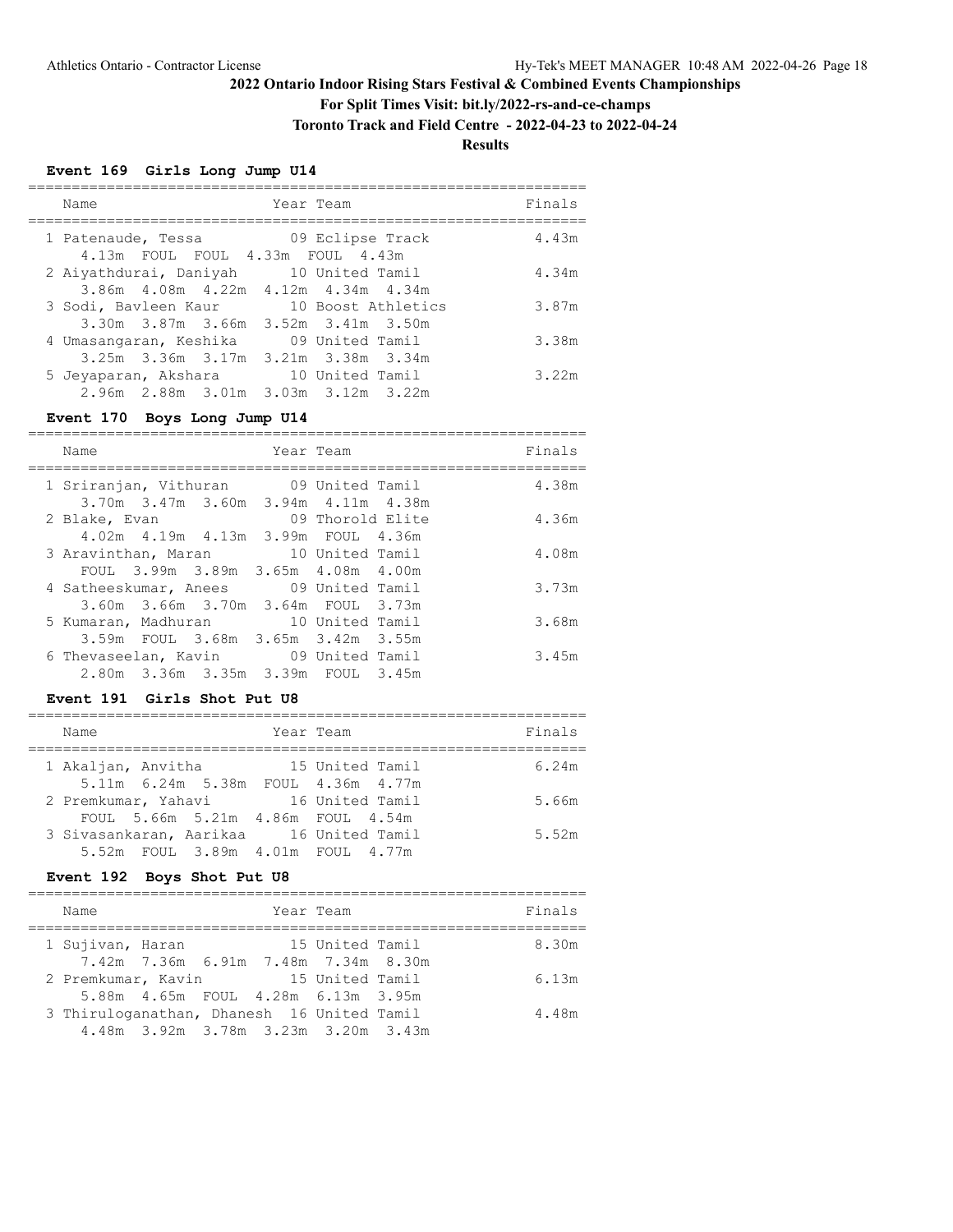**For Split Times Visit: bit.ly/2022-rs-and-ce-champs**

**Toronto Track and Field Centre - 2022-04-23 to 2022-04-24**

**Results**

#### **Event 193 Girls Shot Put U10**

| Name                               | Year Team                                            | Finals |
|------------------------------------|------------------------------------------------------|--------|
| 1 Thevaseelan, Kaviya              | 14 United Tamil                                      | 2.89m  |
| 2 Kinch, Avery                     | 2.82m 2.89m 2.83m 2.79m 2.85m 2.82m<br>13 Brockville | 2.61m  |
| 2.23m 2.09m 2.52m 2.21m FOUL 2.61m |                                                      |        |

## **Event 194 Boys Shot Put U10**

| Name                                       |                                          | Year Team       |                     | Finals |
|--------------------------------------------|------------------------------------------|-----------------|---------------------|--------|
| 1 Esmie, Nehemiah                          |                                          |                 | 13 Airblastoff Lion | 4.89m  |
|                                            | FOUL 4.28m 4.68m 4.89m 4.74m 4.80m       |                 |                     |        |
| 2 Thiruloganathan, Shrihar 13 United Tamil |                                          |                 |                     | 4.69m  |
|                                            | 3.89m 4.17m 4.47m 3.87m 4.45m 4.69m      |                 |                     |        |
| 3 Sujivan, Harry                           |                                          | 13 United Tamil |                     | 4.41m  |
|                                            | 4.18m  4.20m  4.41m  3.97m  4.26m  4.17m |                 |                     |        |
| 4 Muralitharan, Navien                     |                                          | 14 United Tamil |                     | 3.55m  |
|                                            | 2.95m 3.15m 3.22m 3.34m 3.55m 3.52m      |                 |                     |        |

#### **Event 195 Girls Shot Put U12**

| Name             |                                     | Year Team |               |                  | Finals |
|------------------|-------------------------------------|-----------|---------------|------------------|--------|
| 1 Sandel, Leah   | 6.86m 5.96m 5.55m 5.81m 5.39m 6.29m |           |               | 12 Thorold Elite | 6.86m  |
| 2 Kinch, Lilah   |                                     |           | 11 Brockville |                  | 4.42m  |
|                  | FOUL 3.10m 4.29m 3.64m 4.42m 3.38m  |           |               |                  |        |
| 3 Durant, Aubrey | FOUL 3.31m 3.45m 3.53m 3.48m 3.32m  |           | 12 Brockville |                  | 3.53m  |

# **Event 196 Boys Shot Put U12**

| Name                                                                         | Year Team        | Finals |
|------------------------------------------------------------------------------|------------------|--------|
| 1 Balaramana, Santosh 11 United Tamil<br>6.19m 6.74m 6.12m 6.07m 5.76m 6.20m |                  | 6.74m  |
| 2 Van Nynatten, Zander<br>5.32m 4.85m 4.80m 4.90m 4.84m 4.57m                | 11 Thorold Elite | 5.32m  |
| 3 Williams, Miles                                                            | 12 Brockville    | 5.03m  |
| FOUL 5.03m 4.37m FOUL 4.65m 4.93m                                            |                  |        |
| 4 Rajkumar, Prakashan 12 United Tamil                                        |                  | 4.72m  |
| 4.45m 4.08m 4.72m 4.47m 3.99m 4.58m                                          |                  |        |
| 5 Sivers, John                                                               | 12 Brockville    | 2.57m  |
| $2.57m$ $2.18m$ $2.22m$ $2.23m$ $2.20m$ $1.70m$                              |                  |        |

## **Event 197 Girls Shot Put 3.00kg U14**

| Name                                   | Year Team                               | Finals |
|----------------------------------------|-----------------------------------------|--------|
|                                        |                                         |        |
| 1 Ciceran, Charlotte                   | 09 Thorold Elite                        | 8.26m  |
|                                        | FOUL 8.03m 8.26m FOUL 7.51m 7.40m       |        |
| 2 Umasangaran, Keshika 09 United Tamil |                                         | 7.19m  |
|                                        | 6.56m  6.58m  6.83m  6.55m  7.19m  FOUL |        |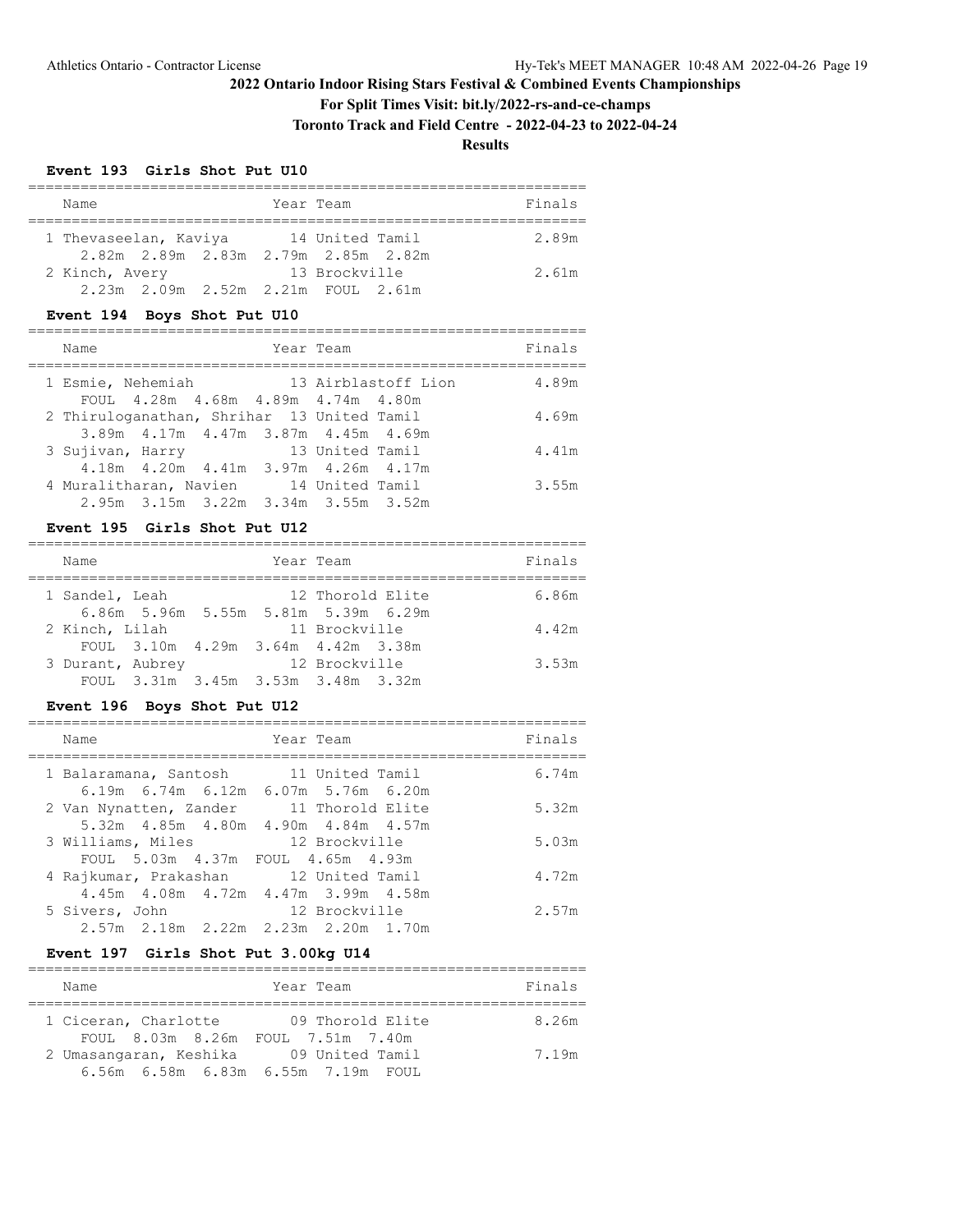## **For Split Times Visit: bit.ly/2022-rs-and-ce-champs**

**Toronto Track and Field Centre - 2022-04-23 to 2022-04-24**

# **Results**

## **....Event 197 Girls Shot Put 3.00kg U14**

| 3 Castelli, Clare                    | 10 Hamilton Olympic                 | 6.19m |
|--------------------------------------|-------------------------------------|-------|
|                                      | 6.17m 6.19m 6.18m 6.08m 5.88m 5.72m |       |
| 4 Jeyaparan, Akshara 10 United Tamil |                                     | 3.88m |
|                                      | 3.88m 3.52m 3.29m 3.73m 3.28m 3.68m |       |

#### **Event 198 Boys Shot Put 3.00kg U14**

| Year Team<br>Name                               |                     | Finals |
|-------------------------------------------------|---------------------|--------|
| 1 Rajakulathilakan, Rakesh 10 United Tamil      |                     | 8.28m  |
| 8.26m 8.11m 7.58m 7.99m 8.28m 7.90m             |                     |        |
| 2 Fournier-Phillips, Kaidy 09 Thorold Elite     |                     | 8.22m  |
| $8.03m$ $7.95m$ $8.22m$ $8.13m$ $7.40m$ $8.05m$ |                     |        |
| 3 Thevaseelan, Kavin 69 United Tamil            |                     | 6.51m  |
| 6.51m 6.00m 6.28m 5.55m 5.52m 5.89m             |                     |        |
| 4 Ellis, Kymani                                 | 08 Project Athletic | 4.90m  |
| FOUL 4.90m FOUL 4.48m FOUL 4.80m                |                     |        |

#### **Event 221 Girls 4x200 Meter Relay U10**

| Team                           |  |  | Finals  |
|--------------------------------|--|--|---------|
|                                |  |  |         |
| 1 United Tamil Sports Club 'A' |  |  | 2:37.37 |

## **Event 222 Boys 4x200 Meter Relay U10**

| Team                            |  |  | Finals |
|---------------------------------|--|--|--------|
|                                 |  |  |        |
| -- United Tamil Sports Club 'A' |  |  |        |

#### **Event 223 Girls 4x200 Meter Relay U12**

| Team                                       | Finals  |
|--------------------------------------------|---------|
|                                            |         |
| 1 United Tamil Sports Club<br>$\mathsf{A}$ | 2:16.83 |
| 2 Glen Manor Track Club 'A'                | 2:19.19 |

## **Event 224 Boys 4x200 Meter Relay U12**

| Team                                                                                                                                                                                                                                                                | Finals  |
|---------------------------------------------------------------------------------------------------------------------------------------------------------------------------------------------------------------------------------------------------------------------|---------|
| 1 United Tamil Sports Club 'A'                                                                                                                                                                                                                                      | 2:23.96 |
| $\sim$ 0.000 $\sim$ 0.000 $\sim$ 0.000 $\sim$ 0.000 $\sim$ 0.000 $\sim$ 0.000 $\sim$ 0.000 $\sim$ 0.000 $\sim$ 0.000 $\sim$ 0.000 $\sim$ 0.000 $\sim$ 0.000 $\sim$ 0.000 $\sim$ 0.000 $\sim$ 0.000 $\sim$ 0.000 $\sim$ 0.000 $\sim$ 0.000 $\sim$ 0.000 $\sim$ 0.000 |         |

## **Event 225 Girls 4x200 Meter Relay U14**

| Team                                                         | Finals  |
|--------------------------------------------------------------|---------|
| 1 United Tamil Sports Club<br>$\mathsf{I} \wedge \mathsf{I}$ | 2:02.09 |
| 2 Hamilton Olympic Club 'A'                                  | 2:04.78 |